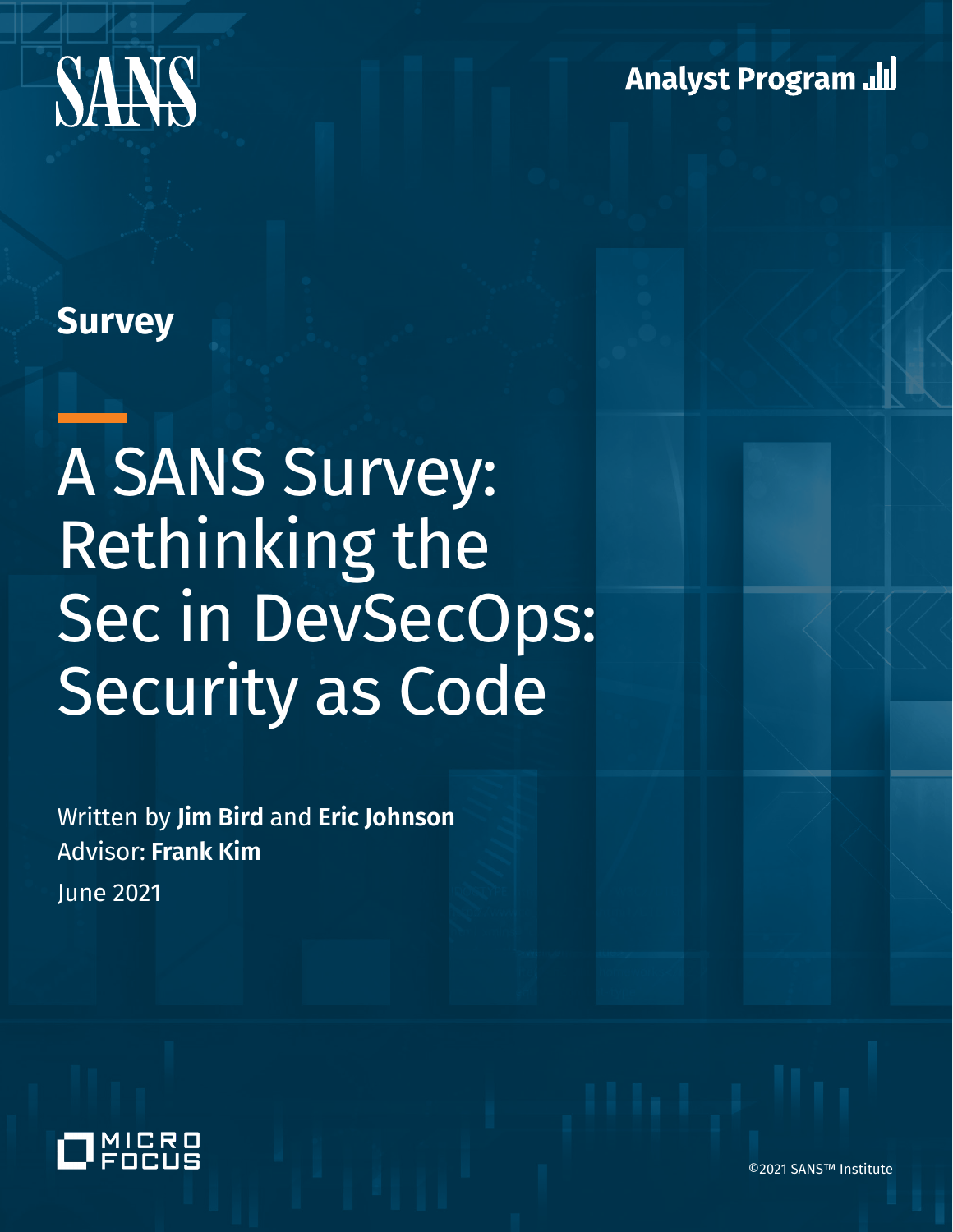## **Executive Summary**

As IT workloads move to the cloud, organizations face a fundamental shift in how to develop and deliver systems—and in their security practices. Deploying and running production systems has become abstracted from the underlying hardware and network. Infrastructure is defined through code, and operations work through cloud service APIs.

Security has moved away from selecting and implementing network appliances and writing checklists to Security as Code: reviewing infrastructure and service configuration templates, understanding how to correctly use cloud security services and APIs, and writing automated tests and continuous compliance policies.

Security professionals need to know how to read and write code. They must understand and use modern software development tools to catch security vulnerabilities and to build guardrails and secure defaults into software during code development. They need to understand and use Continuous Integration/Continuous Delivery (CI/CD) build pipelines and programmable configuration management tools to automatically check and enforce security and compliance policies on every change. They need to understand different cloud architectures and platforms, including both their strengths and weaknesses. They also need to do all of this at high velocity, without getting in the way of delivery.

Security as Code represents the future of security. What does this mean to security professionals, to their priorities, to their training, and to the investments that they make in technology and tooling?

This survey, the eighth in an annual series that focuses on application security and DevOps, examines the following with regard to DevSecOps in the cloud:

- What do security teams need to understand about software development to meet the demand of high-velocity delivery?
- What skills enable security teams to architect secure cloud services and ensure that they catch and fix vulnerabilities as early as possible?
- What impact do the different cloud architectures and platforms have on this effort, including risks, strengths, and weaknesses?

SANS surveyed 281 organizations across the world. Figure 1 on the next page provides a snapshot of the demographics of the survey respondents.

#### DevSecOps: Security as Code

Deploying and operating services in a cloud-native environment requires that we understand and write code. We abstract and present operations functions through services and API calls. System and network implementation and configuration occurs via code. Cloud providers, by abstracting the work involved in deploying and running services through a set of service API calls, have made operations and security into a coding problem.

Software engineering practices for writing and building good code extend from software development to system and network engineering and *even* to security. Thus, security becomes security engineering: writing security and compliance policies in code; reviewing, scanning, and testing application code and service configurations; and understanding how application development and system engineering teams work and helping them to find and implement tools to inject security testing directly into development.

Security as Code requires new skills and new ways of thinking and working: more collaborative and transparent, faster, and more iterative. It requires leaning on automation to solve common problems and to reduce costs and risks.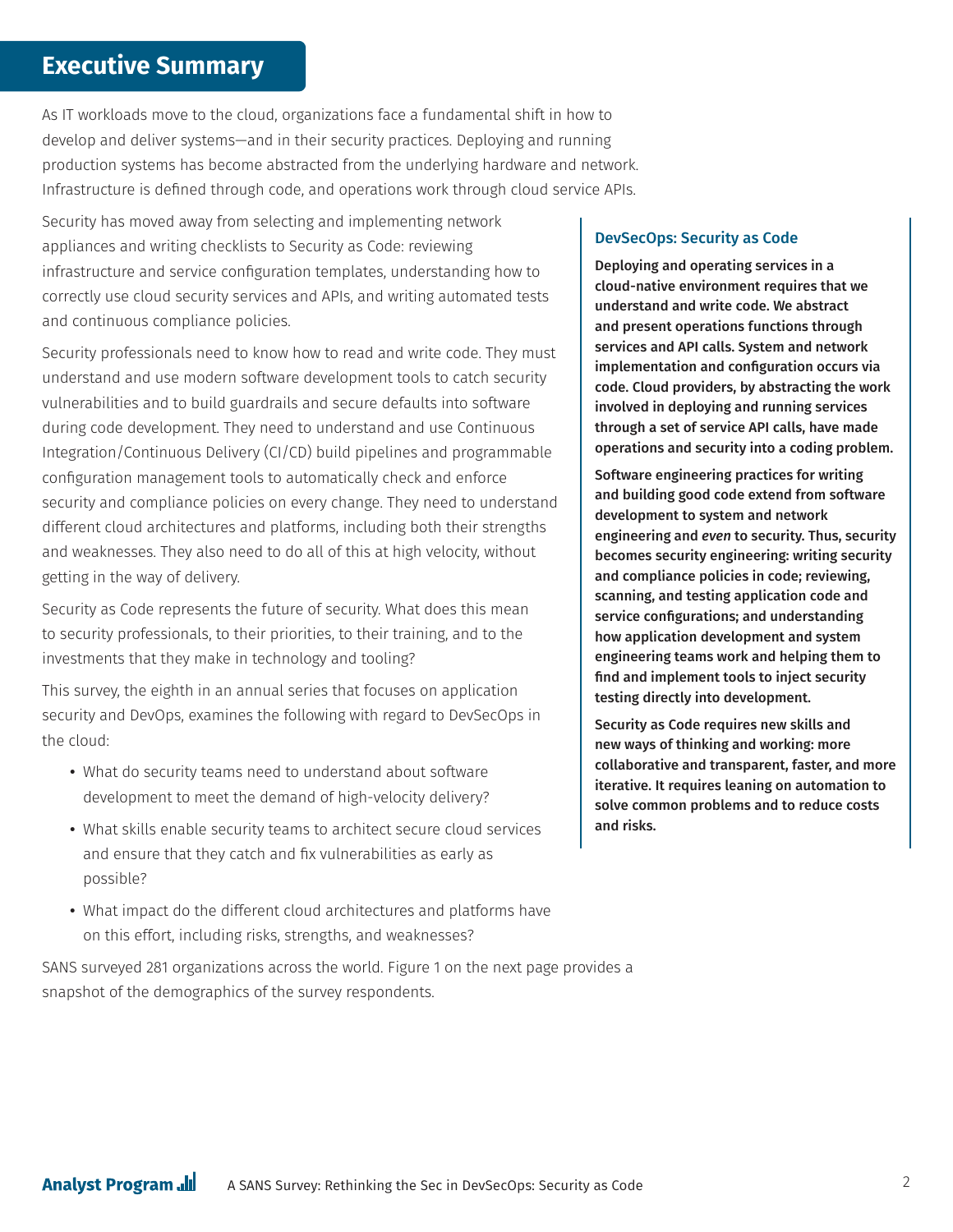

How prepared are organizations for these changes?

## **Key Findings**

Cloud platforming:

- More than half (57%) of organizations use three or more cloud platforms. Each cloud platform is unique: The configuration models differ, as do the APIs and services. Therefore, operational and security risks differ, making them difficult to understand and manage. Increasingly, cloud-agnostic tools help to reduce costs and risks.
- Only a third (34%) of organizations have automated cloud configuration through code and platform APIs. Manual configuration is slow, less traceable, and more error prone. Organizations need to increase automation of configuration through programmatic infrastructure as code tooling and build pipelines to keep up with rapid change—and to help ensure continuous compliance.

Velocity of delivery and security testing:

**•** More organizations are taking advantage of the cloud, DevOps, and lightweight Agile practices and tools to deliver features and changes to production faster and more cost-effectively. The velocity of IT delivery has increased by 14% over the past five years, but the speed of security assessments has failed to keep up. Security testing continues to lag.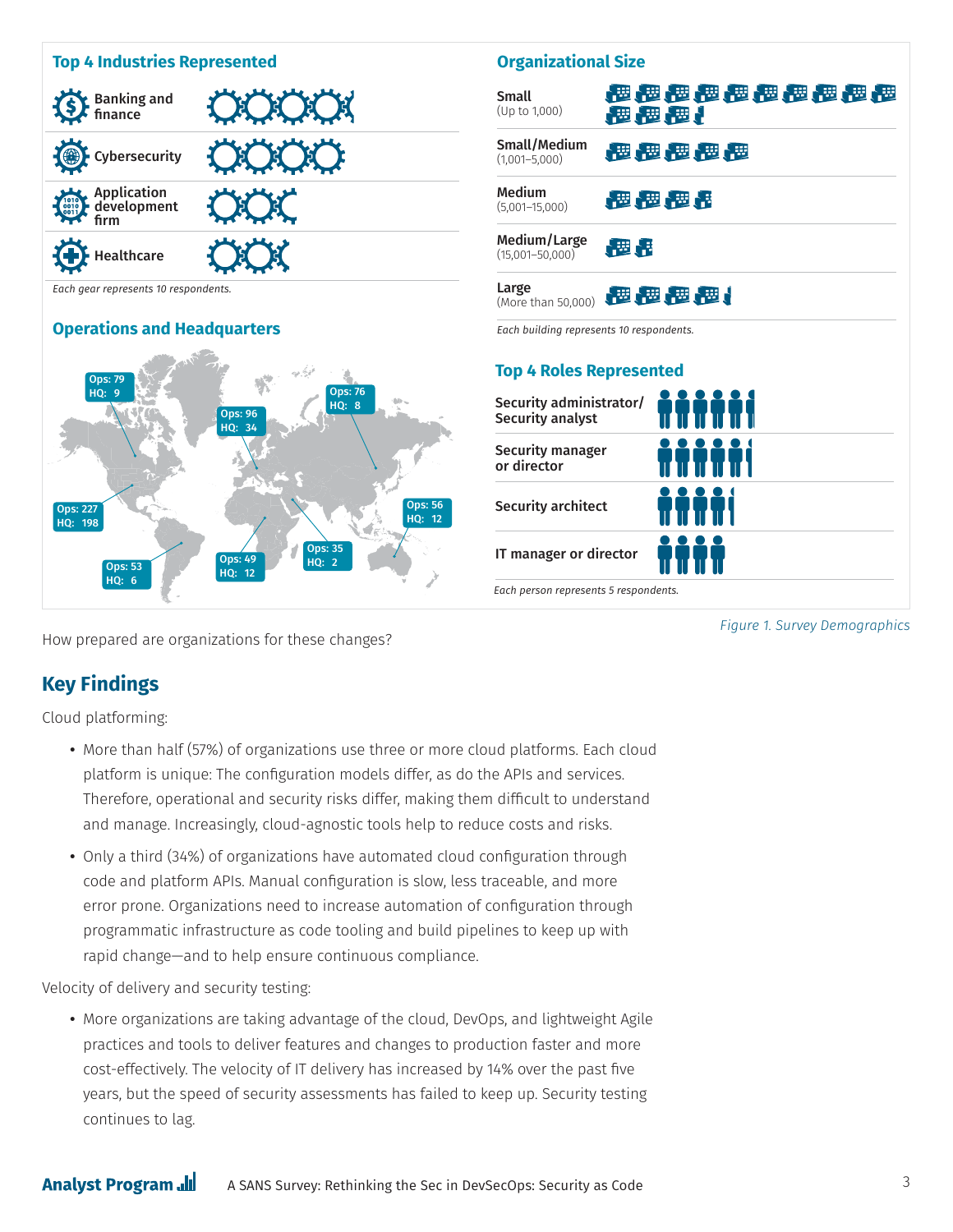- Only 29% of organizations have automated most (75% or more) of their security testing. Fewer than half of organizations (44%) have included security tests and reviews as part of coding workflows.
- Foundational software development practices such as CI/CD and test automation are key to delivery velocity *and* continuous security testing. If development teams do not automate their build/test work, they will find it more difficult to implement automated security testing. Whereas 66% of organizations currently automate builds, only half of organizations (52%) follow CI and take advantage of automated testing.

#### Operations:

- As delivery teams continue to get faster, so do attackers. Only half of organizations (51%) patch or otherwise resolve critical security vulnerabilities and other critical security risks within a week of identifying these risks. Organizations need to leverage DevOps and Agile practices, and automated build chains and automated testing, to get patches out faster with confidence.
- Organizations, especially organizations that cannot keep up with security testing, need to consider the value of runtime shielding for cloud platforms, to provide continuous protection against configuration and deployment mistakes, emerging vulnerabilities, and evolving threats. Only a third of organizations (33%) rely on operational runtime protection solutions in the cloud. Using Security as Code principles, organizations can integrate protection services such as cloud web application firewalls (WAFs) with serverless functions to parse logs, identify scanners, and automatically block bad IPs.

Barriers and enablers:

- Successfully implementing DevSecOps is not a technical problem; it is an organizational problem. Lack of resources, lack of management and developer buy-in, bureaucracy, poor communication across silos, and poor prioritization hold organizations back, not technology.
- Training in secure coding practices is a key enabler—not just training for developers, but also training for operations, and security, and even compliance personnel. Understanding how to write secure code requires a fundamental change in mindset for everyone involved in IT in the cloud.

# **Understanding the Cloud Landscape**

Mapping out the cloud landscape—the extent of cloud services adoption, the cloud platforms' runtime architectures used, and how applications are built and deployed to the cloud—helps security teams understand the potential risks that organizations need to manage.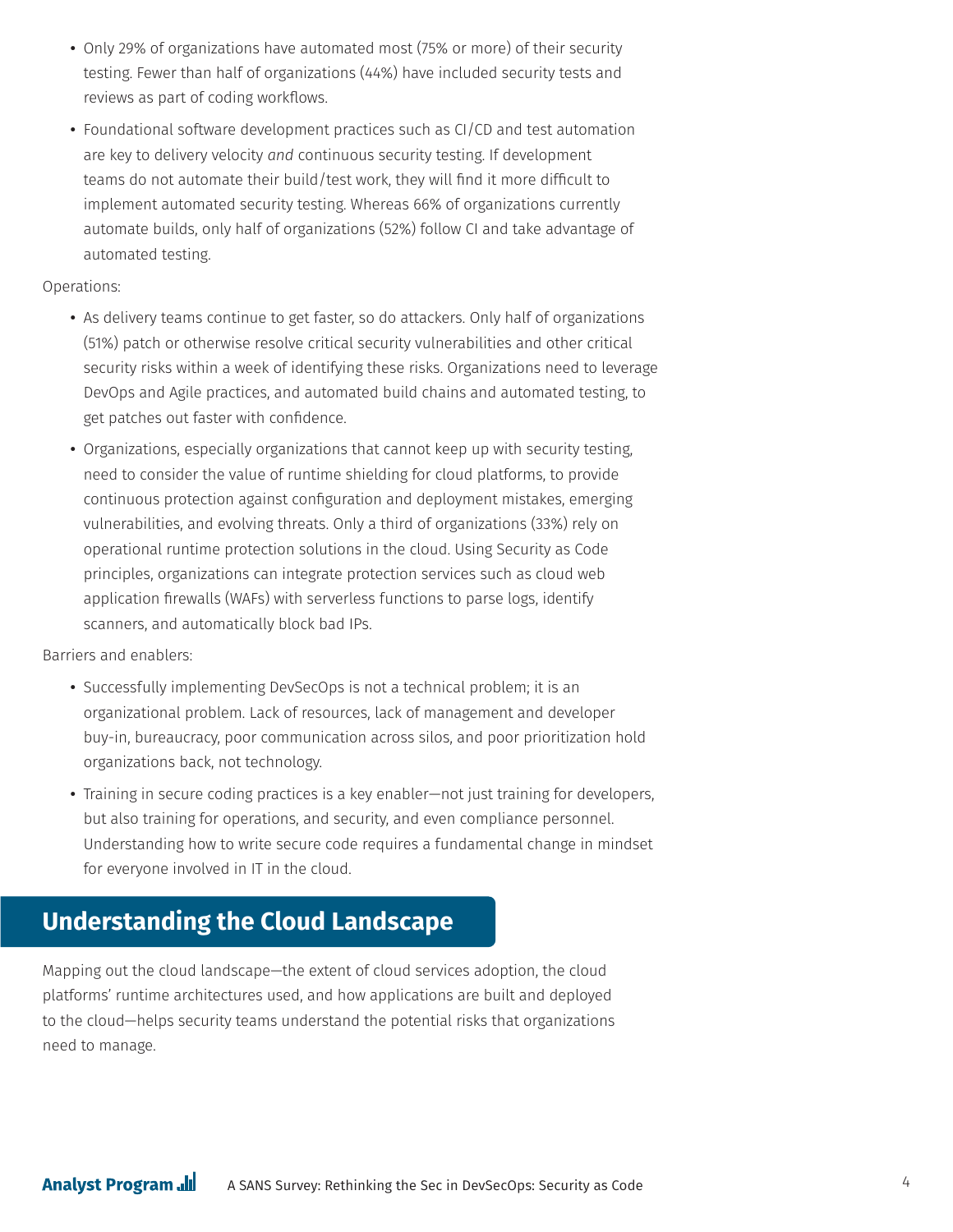# **Cloud Platform Analysis: The Big 3**

A majority of survey respondents (63%) indicated that they spend at least half of their

time on public cloud security and operational responsibilities. See Figure 2.

As DevOps teams move their workloads into the cloud, security teams need to learn how to apply operations, monitoring, and runtime security controls across public cloud providers. As with previous surveys, the Big 3 cloud providers—Amazon Web Services (AWS), Microsoft Azure, and Google Cloud Platform (GCP)—continue to dominate the public cloud space. AWS is in use at 86% of respondents' organizations, with 27% of those organizations hosting 75% or more of their applications in the AWS cloud. See Figure 3.



**What percentage of your time is spent on cloud-related architecture,** 

Microsoft Azure continues to close the gap, with 81%

of respondents using Azure. However, only 18% of those respondents depend heavily (75% or more) on Azure for the running their workloads. GCP remains in third, with only 61% adoption. Perhaps the most telling gap in the numbers is that only 7% of the GCP

users depend on it for 75% or more of their workloads. Almost a quarter of respondents (22%) run at least some part of their workloads on cloud platforms outside of the Big 3.

Many organizations, especially large enterprises, work with multiple cloud platform providers. SANS found that most organizations (97%) use at least one public cloud provider, with more half than (57%) running workloads on three or more public cloud providers.



*Figure 2. Time Spent in the Cloud*

#### **TAKEAWAY**

As the technologies and options multiply in heterogenous cloud environments, so do the risks. Security teams must learn different security and data privacy models, identity management and access control schemes, data storage and encryption capabilities, activity auditing functions, configuration languages and defaults, compliance and security controls and APIs, and the architectural strengths and weaknesses for each provider's service platforms.1

Having multiple options increases the value of tools and security solutions that work across different cloud service providers (CSPs). For example, Terraform, an open source platform for managing cloud services, enables teams to configure and provision services across multiple cloud platforms using the same toolset and one high-level language syntax (HCL), which reduces development and operational costs and security costs and risks. However, abstraction comes with a downside. You may run into problems configuring and provisioning services where it is unclear if there are mistakes in your Terraform code or bugs or limitations in the Terraform providers (API wrapper) you use.

A SANS Survey: Rethinking the Sec in DevSecOps: Security as Code 5 **Analyst Program ...** 

*Figure 3. Cloud Hosting Providers*

<sup>1</sup> For more on multicloud security considerations, see [www.sans.org/reading-room/whitepapers/cloud/top-5-considerations-multicloud-security-39505](https://www.sans.org/reading-room/whitepapers/cloud/top-5-considerations-multicloud-security-39505)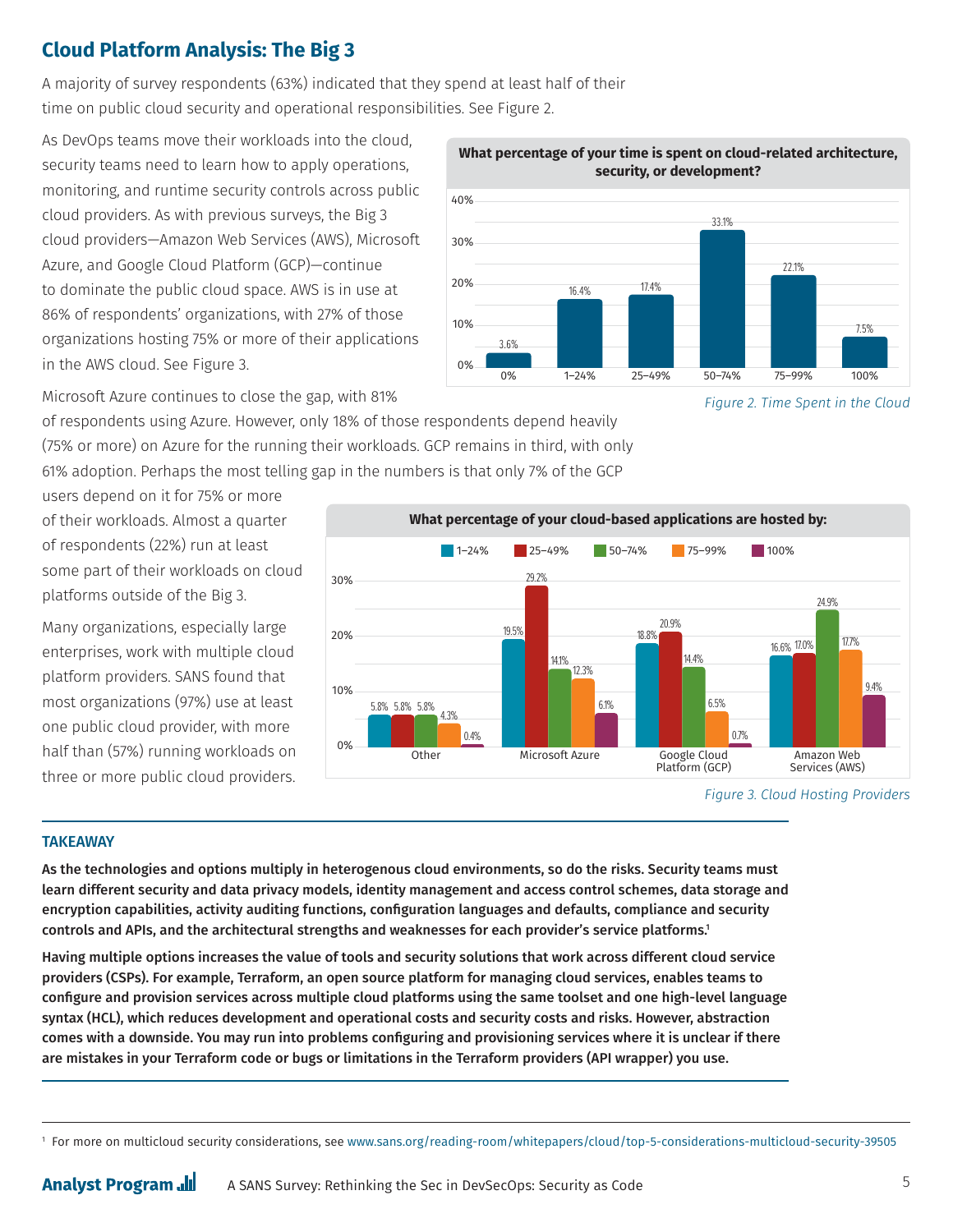## **Leveraging Cloud Services to Reduce Cost and Risk**

With public cloud adoption rising, organizations are transitioning workloads from onpremises to a mix of cloud-hosted virtual machines (VMs), cloud-hosted container services, and cloud-hosted serverless platforms. As Figure 4 shows, organizations run roughly the same amount of work on cloud-hosted VMs and container services as onpremises. They also use serverless platforms for activities like back-end batch processing and task scheduling.



As organizations move from on-premises infrastructure to cloud-based services, operational complexity and scale, development cost, compliance responsibilities, and security risk shift to the cloud platform:

- **On-premises—**The organization is responsible for managing everything.
- **Cloud VMs—**The organization is responsible for managing cloud operations, security, and configuration management. This includes carefully checking the VM platform: Each cloud provider auto-provisions default network and firewall rules for new VMs, which may unintentionally expose private resources.
- **Cloud container services—**The CSP is responsible for patching the VM and provisioning and hardening the container runtime. DevOps teams (and security) can focus on the application and its build/runtime dependencies, packaged and shipped in container images.
- **Cloud serverless—**The CSP is responsible for hardening container images and patching the underlying application runtime shift to the cloud provider. DevOps teams need to worry only about writing and testing application code, the permissions associated with the function's service account, and major upgrades to the application runtime environment. However, even careful coding and testing is not enough to protect your code against common attacks, and a lack of visibility into the serverless runtime makes it difficult to understand what attacks you are facing. This is where cloud workload protection platforms (CWPPs) and other runtime protection solutions come in.

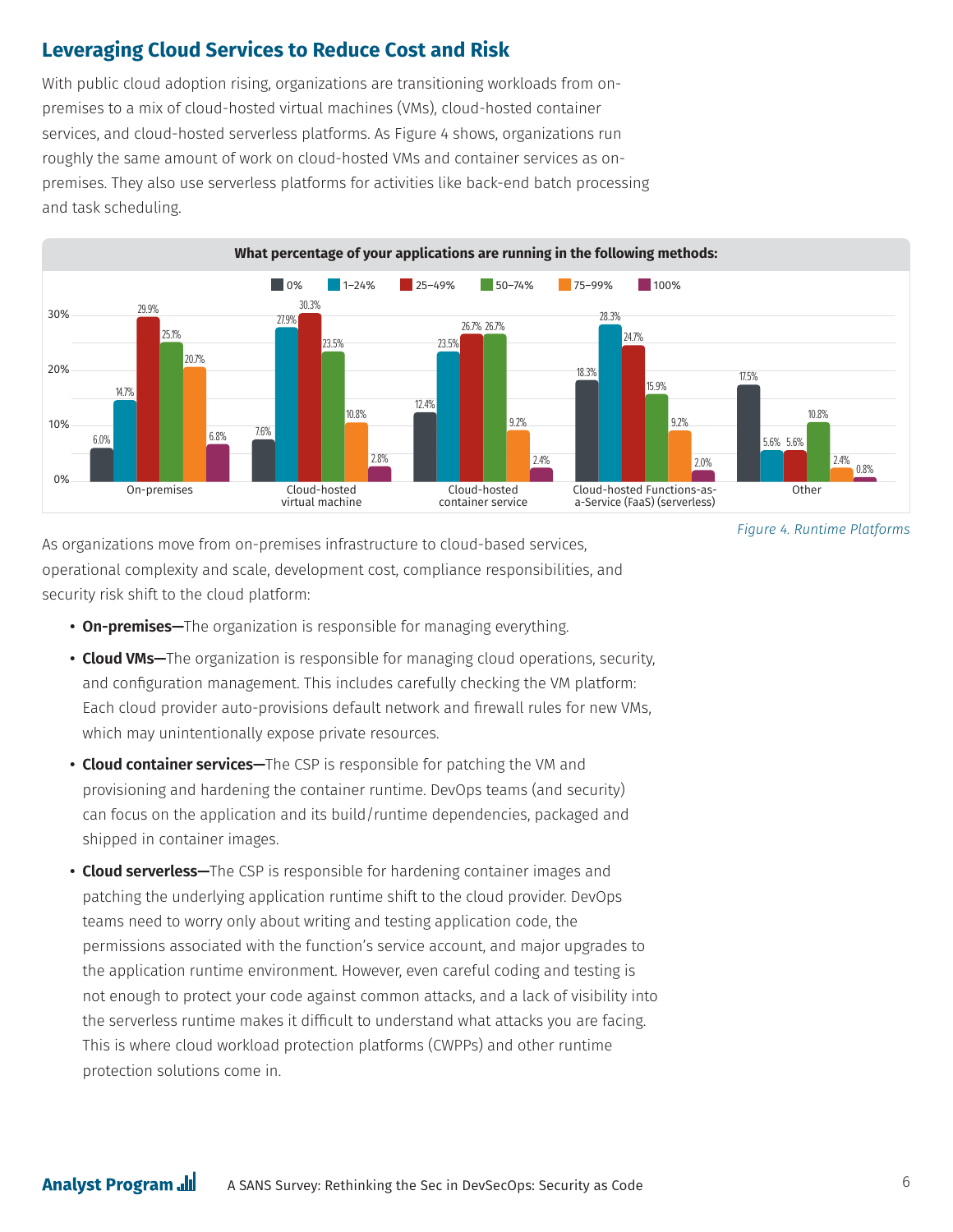#### **Securing Cloud Container Services**

Containers enable developers to package an application and its runtime dependencies in a simple, portable way, and they provide a measure of isolation at runtime. These capabilities make containers a core technology in DevOps. But as container use has exploded, teams need orchestration tools like Kubernetes to deploy, manage, and operate containers at scale.

Installing, configuring, hardening, and managing an on-premises container cluster is a heavy lift and introduces a new set of operational costs and security risks. It is easier and less expensive to shift most of these responsibilities and costs to a proven CSP, using a containersas-a-service (CaaS) platform. CaaS platforms, such as Google Kubernetes Engine (GKE), Amazon Elastic Container Service (ECS), Azure Kubernetes Service (AKS), and Red Hat OpenShift, abstract the details of deploying and running containers, letting developers focus on what goes into the container rather than how the container itself works. See Figure 5.

#### The Cloud in Code

The concept of treating infrastructure as code was introduced to help manage runtime infrastructure in on-premises data centers. Tools like Ansible, Chef, and Puppet allow operations engineers and developers to configure and provision runtime technology stacks (i.e., operating systems, VMs, and network and database configurations) in high-level code.

The cloud takes this further. DevOps teams can provision their own IT infrastructure without needing to understand the details of the underlying technology (i.e., the servers, storage, and network) or having to operate it, reducing cost and time to roll out application services. High-level, declarative configuration languages, such as AWS CloudFormation, Azure Resource Manager (ARM), and Google Deploy Manager (GDM), cross-platform tools such as Terraform, and toolsets for containers enable DevOps teams to model, configure, and deploy cloud technology stacks in the same way that developers build and deploy applications, through automated pipelines. You can make iterative and incremental changes to runtime configurations safely and roll out the changes across your infrastructure at velocity and scale. All changes are versioned and audited and repeatable.

As with application code, DevSecOps teams can leverage static analysis tools to find problems in cloud configurations at build time, before changes are rolled out. Modern scanning tools look beyond syntax checking and basic semantic analysis to check for common security mistakes and vulnerabilities, and to validate configurations against compliance policies, up and down the stack (e.g., cloud services, containers, and Kubernetes configuration), and in some cases across cloud platforms. Open source examples include the following:

- terrascan: <https://github.com/accurics/terrascan>
- checkov: <https://github.com/bridgecrewio/checkov>
- tfsec: <https://github.com/tfsec/tfsec>
- cfn\_nag: [https://github.com/stelligent/cfn\\_nag](https://github.com/stelligent/cfn_nag)
- kics: <https://github.com/Checkmarx/kics>

The benefits of configuring the cloud in code are obvious. However, a high learning curve applies to understanding cloud architecture and cloud configuration languages and coding practices and tools at the same time. DevOps teams and security teams need time to learn the concepts and run technical proof-of-concept exercises to evaluate the tools and identify risks.



**Which container orchestration tools are managing your production workloads?**  *Select all that apply.*

*Figure 5. Container Orchestration Platforms in Use*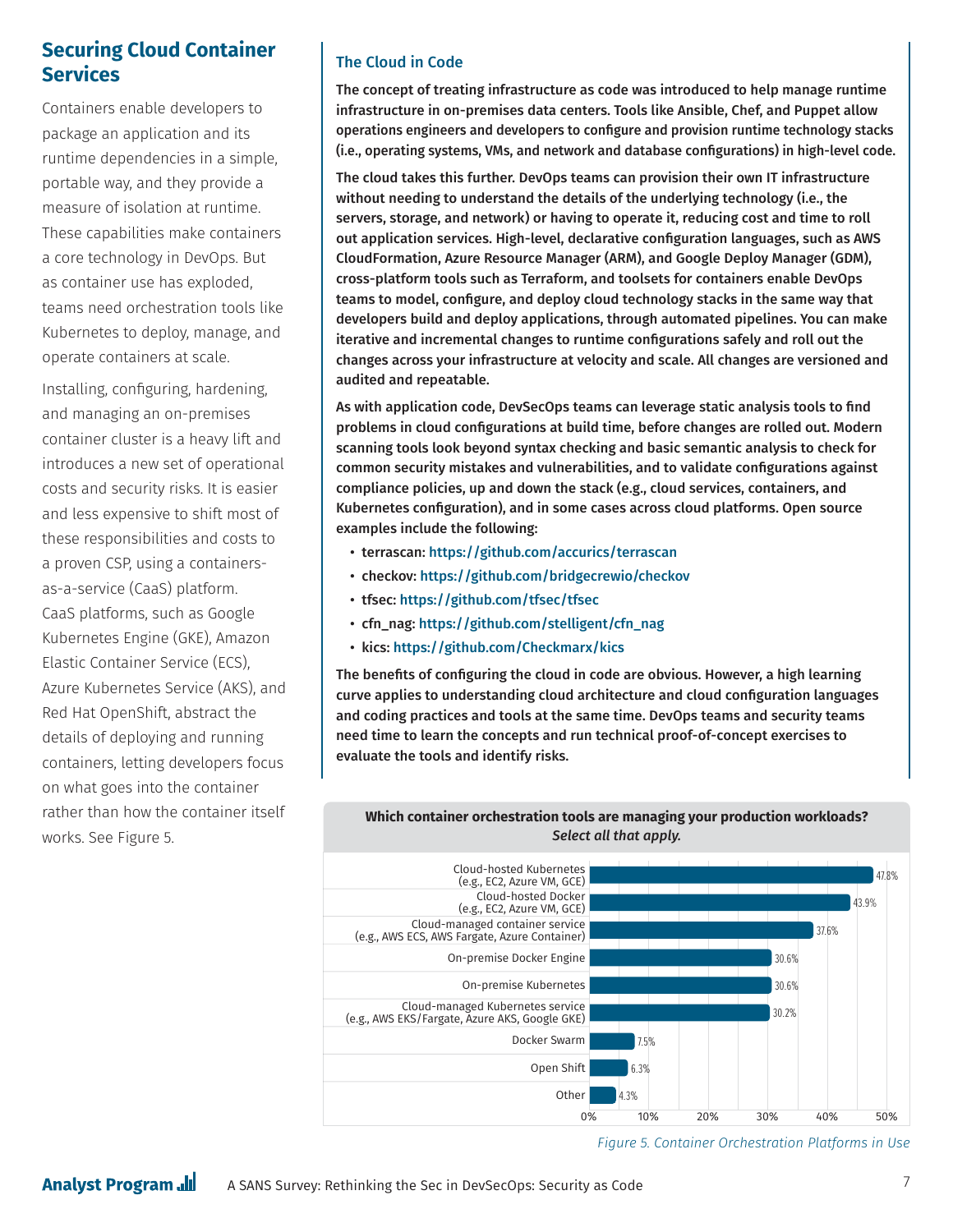While the most popular platforms for managing containers are now based in the cloud, a still significant number of on-premises hosted container platforms exist, likely due to investments made before cloud-hosted CaaS became available. Simple Docker Engine implementations are common in development and testing—and for security—because security tools are often packaged in Docker containers.

#### **TAKEAWAY**

Managed container service platforms still require careful review by DevSecOps engineers:

- DevSecOps engineers need to evaluate container platforms for misconfigurations and insecure defaults. For example, CaaS resources created through the cloud web console might run workloads in default cloud-managed virtual private cloud (VPC) networks without traditional network security controls such as network logging and egress traffic firewall rules.
- Container images stored in cloud-managed registries are not automatically scanned for vulnerabilities. Cloud security teams need to understand each cloud provider's image scanning capabilities and know how to enable this.
- Container workloads can be assigned an identity (or service account) with excessive permissions that can allow a compromised container to move laterally through the cloud account and perform data exfiltration.
- Runtime detection and incident response tools do not automatically monitor compromised container workloads. If a workload is in fact compromised, having the ability to immediately alert (if a malicious actor actually performed data exfiltration) and to capture a detailed activity record are critical.

Managing these risks requires security engineers to carefully review the container service configuration, create secure bydefault templates (e.g., Terraform modules) for development teams, and have runtime threat detection and response capabilities in place.

## **Programming Environments and Risks**

As development teams move to the cloud, they adopt new programming languages and tools. With these new capabilities come new risks, as shown in Figure 6.

The security risk of any programming language generally tracks its popularity of use:<sup>2</sup>

**• Scripting languages—**Languages such as JavaScript and Python are easy to learn and use, making them increasingly popular in cloud environments, especially with nonprofessional programmers, who are more likely to make dangerous programming mistakes. These languages also make extensive use of open source software packages (e.g., npm, pip), which introduce another class of vulnerabilities that we must manage.





*Figure 6. Risk in Programming Languages and Platforms*

<sup>2</sup> A useful indication of popularity of use is GitHub's "State of the Octoverse," which ranks development languages used in open source projects: <https://octoverse.github.com>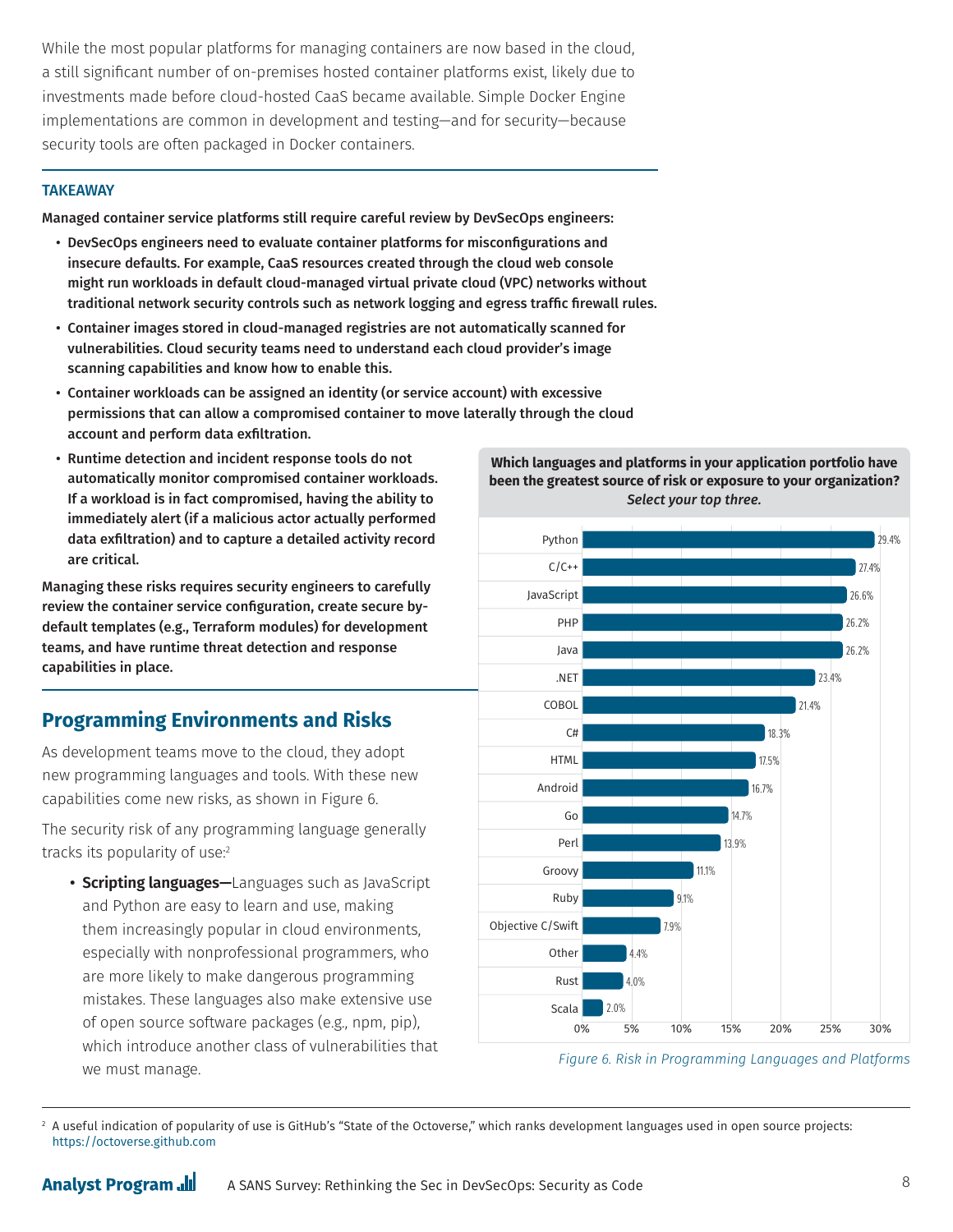- **Memory-unsafe languages—**Languages such as C (especially) and C++ will continue, by definition, to present a major source of security risk. Static analysis checking and manual code reviews are essential to catch coding vulnerabilities and enforce practices such as the Computer Emergency Readiness Team (CERT) secure coding standards.3
- **Java and PHP—**These have been mainstays of web development, and although the use of these languages has declined over time, many organizations still have significant legacy investments in this code, as well as code written in legacy languages like COBOL.

Security practices and tooling must be adapted to the needs of development teams as well as the development environments, languages, and frameworks that these teams use.

#### **TAKEAWAY**

Newer coding languages and frameworks, and special-purpose languages (including configuration template languages), come with new risks: a lack of secure coding guidelines, limited integrated development environment (IDE) support, and limited tooling for static analysis and software component analysis (SCA). In these cases, developers need to fall back on general defensive coding practices and rely on code reviews, including third-party expert reviews, and other kinds of testing to find security problems. Security teams should identify the risks of working with new or niche languages early, in upfront risk assessments, as they evaluate development tools and architecture candidates.

# **Security at Velocity**

High-velocity, incremental delivery enables development teams to innovate and run experiments at low cost, collect feedback, respond, and change. Founded on these priorities, modern tooling and lightweight Agile practices minimize friction and cost and encourage teams to learn and change as they go. However, the relentless focus on velocity of delivery can force DevOps teams to take shortcuts, putting speed ahead of everything else, taking *lightweight* too far. Teams build up all kinds of technical debt: code that is not clean and safe to change, lack of test coverage, and outdated dependencies. The faster that teams move, the more debt they build up.<sup>4</sup>

Continuous change means that the targets and risks for security and compliance constantly change. Security must become agile and iterative:

**•** Ruthlessly automate security testing to keep pace with delivery. However, the emphasis on speed and fidelity/accuracy means that you will not catch some problems. You need to recognize these risks, and add deep scanning, fuzzing, and penetration testing or bug bounties to find problems that fast, incremental scanning and testing can't find.

<sup>3</sup> <https://resources.sei.cmu.edu/library/asset-view.cfm?assetID=494934>

<sup>4</sup> "2017 SANS State of Application Security: Balancing Speed and Risk," October 2017, [www.sans.org/reading-room/whitepapers/analyst/2017-state-application-security-balancing-speed-risk-38100](https://www.sans.org/reading-room/whitepapers/analyst/2017-state-application-security-balancing-speed-risk-38100)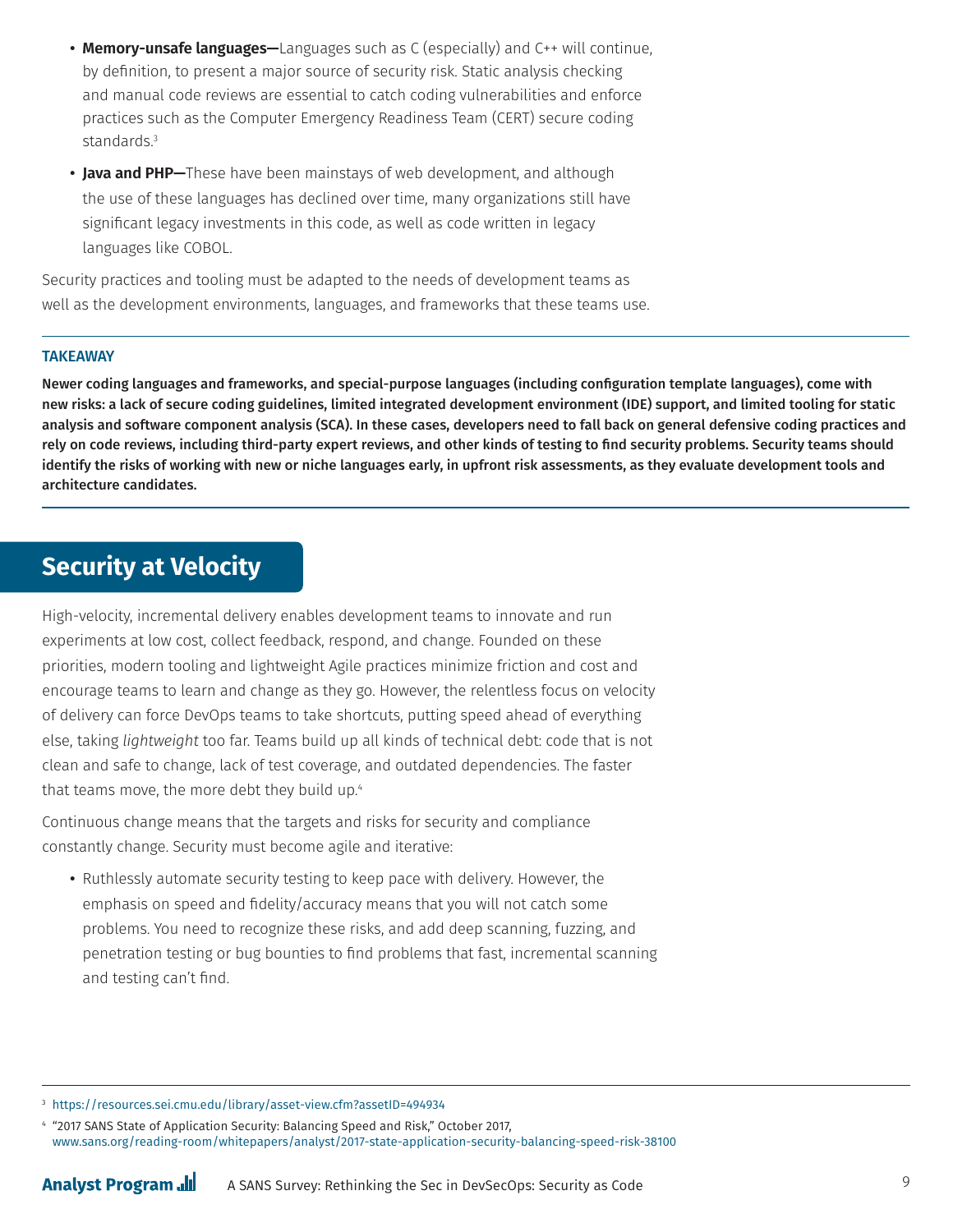- Continuously enforce compliance on every change. You cannot rely on manual checklists and audits if you change code and infrastructure every day; you will find it too difficult to go back and review so many changes by hand. Encode compliance rules and test them automatically.
- Because code and third-party dependencies and cloud configurations constantly change, you need to track and understand all of this code and how it is built, and think of code and the code build infrastructure as part of the organization's attack surface.
- Working in an iterative, incremental way means that everyone (including the security teams) "learn on the go." Look out for incorrect assumptions, and for holes in knowledge and understanding on the part of the delivery teams and on the part of the security team (you don't know what you don't know). Be prepared to respond quickly to new knowledge and to new risks.

To understand how organizations manage these risks and challenges, we asked a series of questions:

- How often do organizations deliver changes to production?
- How do they deliver these changes? What technical practices and toolchains do they use?
- How often do they test or assess security?
- How much of this testing is automated?
- What security tools and practices do they rely on to manage security risks?

We describe the survey results and our findings related to these questions in the following sections.

#### **Delivery Velocity Is Accelerating**

**Analyst Program ...** 

The velocity at which organizations deliver IT changes continues to accelerate. In the early days of Agile development, Scrum teams and XP teams delivered working software every month, which most considered radical at the time. Today, 75% of organizations deliver changes more than once per month, an increase of 14% over the past 5 years. See Figure 7.



*Figure 7. Velocity of Delivery to Production 2017–2021*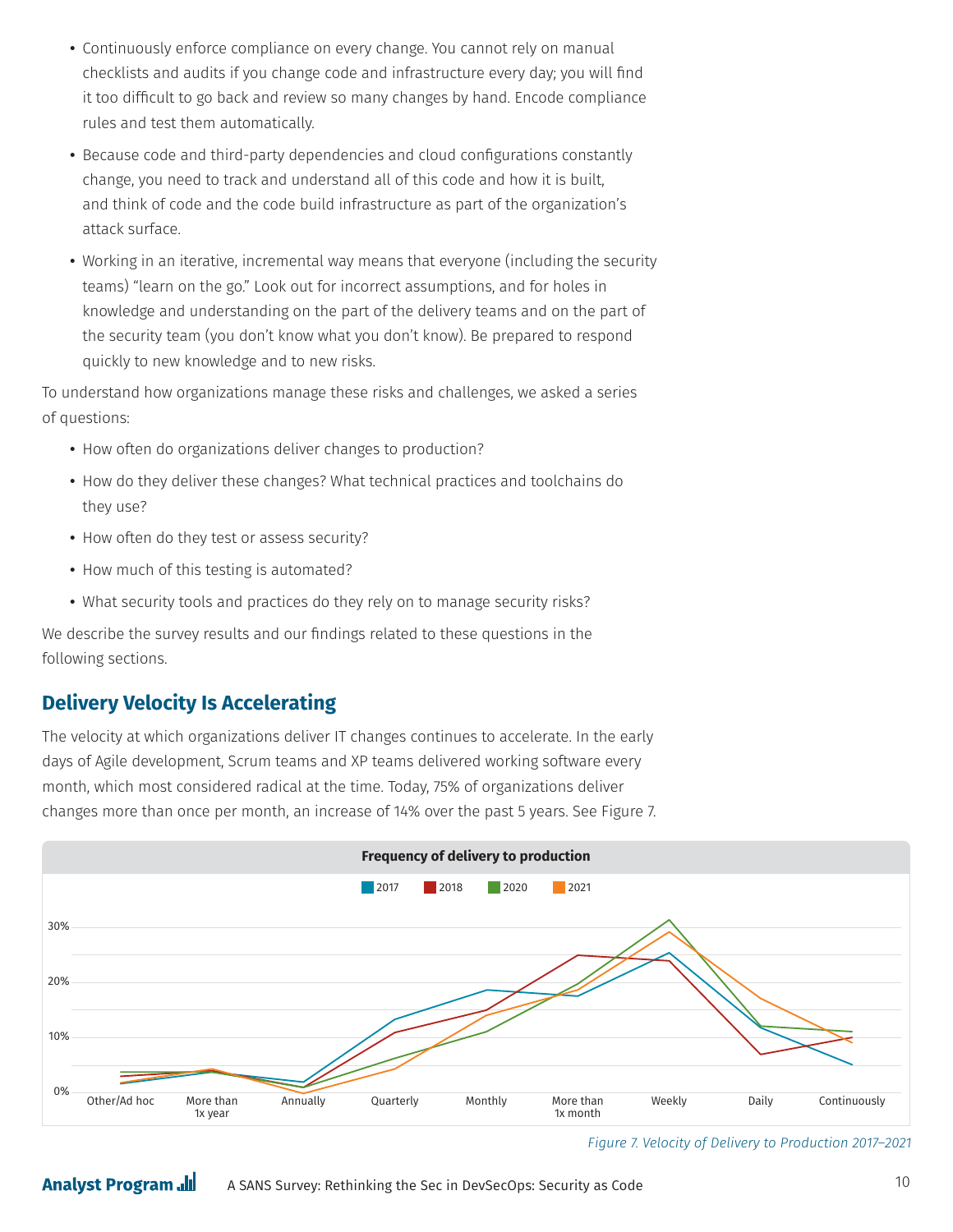## **DevOps Foundational Practices**

To deliver changes at high velocity, DevOps teams follow a core set of common technical practices and automation technologies, including those shown in Figure 8. More than half of this year's respondents indicated that their organizations follow iterative, incremental

design and development using core Agile and DevOps technical practices, such as automated builds (66%) and CI (52%). See Figure 8.

However, close to half of respondents' organizations do not use automated testing. This implies that they still rely on manual testing (which does not scale and cannot keep up with rapid, iterative development and delivery) or, worse, that they do not test at all. And only 34% are provisioning and configuring infrastructure using modern programmatic tools, such as Chef, Terraform, or AWS CloudFormation, instead of point-and-click admin console interfaces.



A lot of room exists to improve automation, by moving manual work into code. Consider the following foundational practices and what they mean from a security perspective:

- **Incremental design and development—**Modern Agile development imposes constraints on how security is practiced: must be lightweight, performed in-phase, iterative, and continuous.
- **Microservices-based architecture—**A common architectural pattern for cloud applications, where small teams work independently, designing and delivering small services with each offering discrete responsibilities through APIs. This trades off development simplicity for operational complexity and greatly increases the system's attack surface. Common security risks include holes in API authentication and access control. Protecting these applications requires close collaboration between development and runtime security approaches, including next-generation web application firewalls (NGWAFs), Runtime Application Self-Protection (RASP), CWPP, and API fuzzing.
- **Blameless postmortems—**Retrospectives extended from development to operations to learn from outages and other operational problems and near misses. Teams work together to walk through incidents and incident response and to conduct root cause analysis to identify improvements. These practices can (and should) be extended to security breaches, compliance violations, and near misses.

*Figure 8. Technical Practices and Automation Technologies in Use*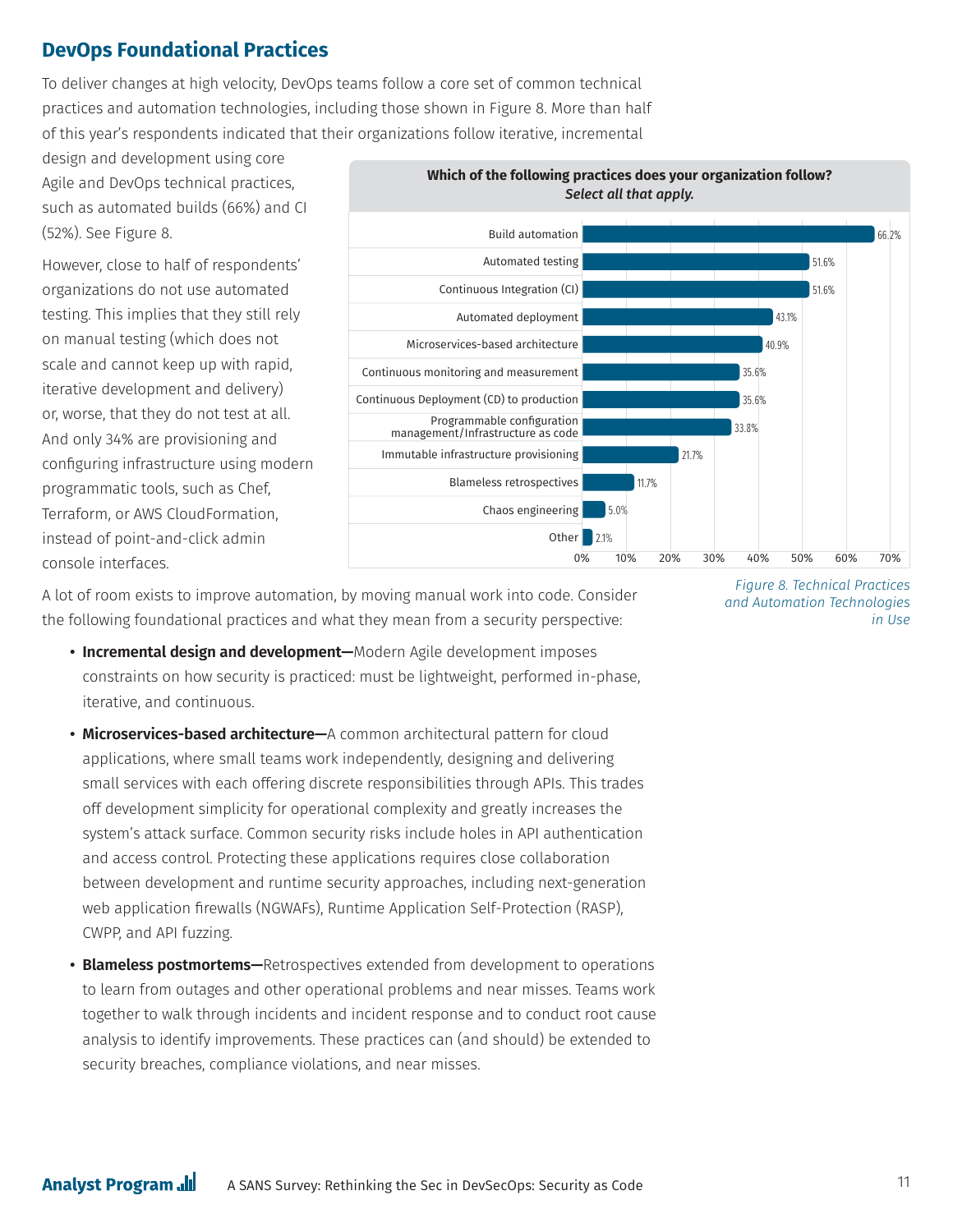- **Automated testing—**Developers write their own automated tests that execute on each check-in, to provide confidence in builds and iterative changes, ensuring that code is not broken by accident (regressions). Automated testing is a key prerequisite for continuous security testing. If developers have not already widely adopted automated testing, introducing automated security testing into their workflows will prove problematic.
- **Continuous monitoring—**Infrastructure and culture to detect and respond to exceptions can be used to enlist DevOps teams in monitoring for evidence of attacks on application services and infrastructure and on other security events.
- **Programmatic configuration/infrastructure as code—**Configuring cloud infrastructure in code creates a control structure for security and compliance. We can check configuration changes into version control, and automatically scan and test using CI/CD build pipelines to catch configuration errors and enforce hardening policies. It also provides transparency into runtime architecture and configuration, making it easier to understand and assess risks.
- **Immutable infrastructure—**Changes are made by tearing down and rebuilding runtime instances (for example, using containers). Prevents configuration drift, prevents tampering with runtimes, and ensures that infrastructure configuration is known and traceable.
- **Automated deployment—**Make deployment steps repeatable, testable, automated, auditable, and safe. Enforces change control and reduces the cost and risk of making changes, including deploying patches.
- **Blue/green deployment—**An incremental deployment technique to reduce the cost and risk of rolling out changes.
- **Chaos testing—**Operational failure injection in running systems, either in test or in production. Netflix made this concept famous through their "Chaos Monkey"5 service. Effective at uncovering problems in technical architecture and for incident detection and response. Chaos testing ensures that security controls remain resilient to DOS attacks and other types of attacks.
- **Build automation/CI/CD—**Moving from manual builds to automated build chains, and then to Continuous Integration and Continuous Delivery or Continuous Deployment, is a prerequisite for iterative and incremental development. Standardizing and streamlining these steps, making them repeatable and transparent, reduces costs and risks for the delivery teams (and for security).

Security and compliance can build on and leverage these enabling practices and tools—if we have the practices and tools in place and working effectively.

<sup>5</sup> <https://netflix.github.io/chaosmonkey>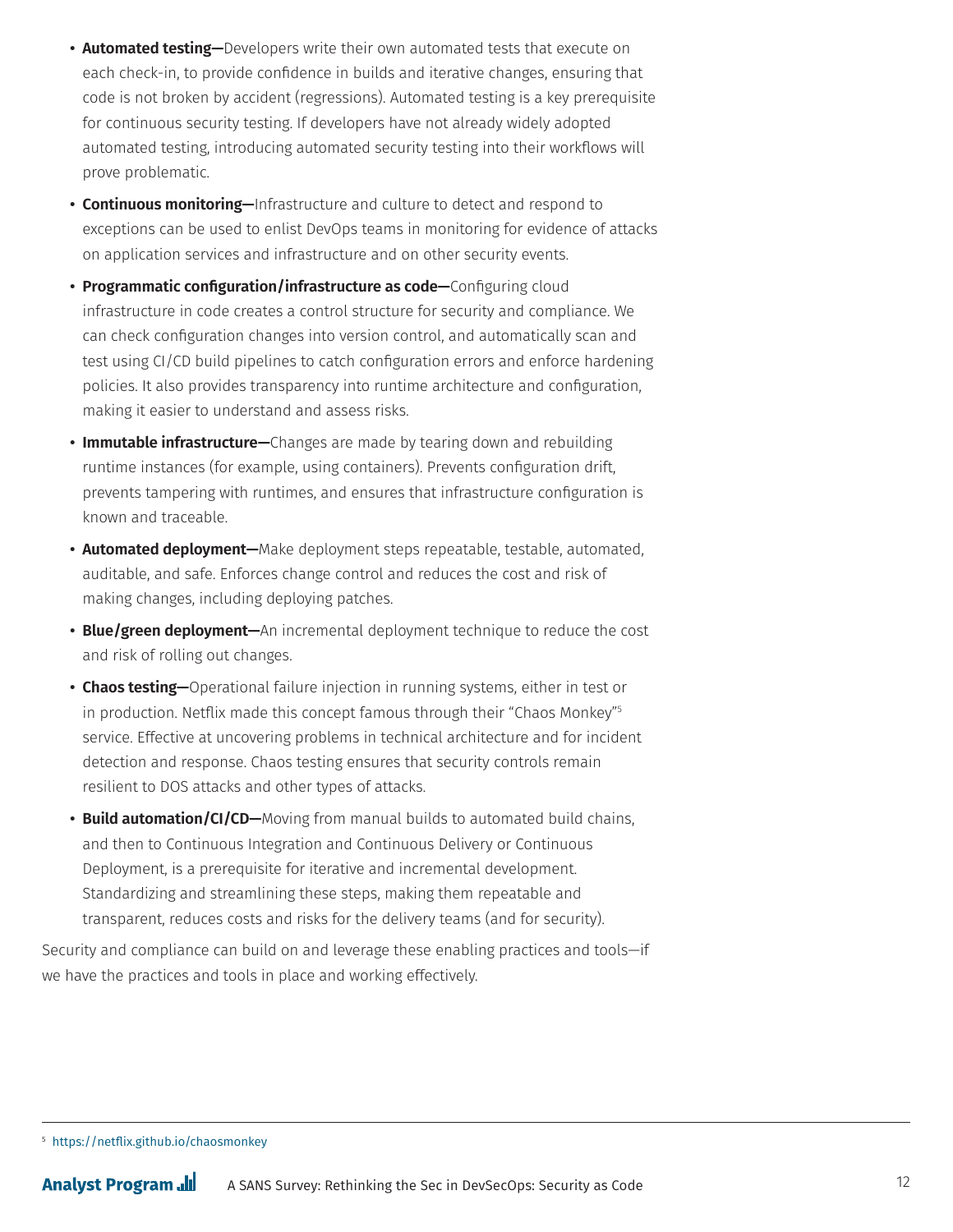## **CI/CD**

Iterative, Agile development requires a repeatable, automated build process. Continuous Integration (CI) is one of the foundational practices in modern software development. With CI, each time code changes are checked in, the

code is automatically scanned, built, and tested, providing developers with immediate feedback on its fitness. DevOps teams use Continuous Delivery (CD) to automate packaging, configuration, and deployment, so that each change can be automatically pushed directly to production.

The CI/CD pipeline provides a control plane for both software engineering teams and security and compliance. As shown in the

survey results in Figure 9, a roughly 50/50 split exists between on-premises CI/CD and cloud-hosted CI/CD services. Cloud-hosted platforms enable DevOps teams to offload the responsibilities and costs for provisioning, configuring, hardening, monitoring, and managing these tool sets onto the CSP, allowing teams to focus on the work of coding instead of on the

undifferentiated heavy lifting involved in setting up and managing the build infrastructure.

GitHub and GitLab offer managed source code control and CI/CD as a service. These services offload the work of managing code repositories and check-in workflows and of creating, integrating, and running automated build chains. Their enterprisetier services include built-in code scanning for most common programming languages, secrets scanning, dependency analysis, and other security testing capabilities.

Development teams, and security and compliance teams, can take advantage of these capabilities out of the box, lowering the bar of entry for security testing, and incrementally add additional testing solutions for higher coverage using standard APIs.





*Figure 9. Continuous Integration Tools in Use*

Protecting the CI/CD Pipeline

Automated build and deployment pipelines provide a direct path from development to production, making them a tasty target for attackers. If attackers can compromise the repositories or build chain, they can inject malware into production systems without penetrating them. The CI/CD environment all need to be protected: the source and artifact repositories, the CI/CD toolchain configuration and runtime, the keys and other secrets used, and the infrastructure for running these services.

The recent attack on SolarWinds's customers through that company's build environment, where attackers compromised SolarWinds's automated build process to insert a backdoor that was then distributed to customers, has proven the seriousness of the risks. According to a statement from SolarWinds's new CEO, the company is taking the following steps to improve the security of its development and build environments:<sup>6</sup>

- Increased hardening of the development and build environment and build pipelines
- Auditing and surveillance of the development and build processes
- Scanning and analysis of source code and build artifacts to ensure that they match
- Enforcing multifactor authentication (MFA) and strict access controls across the development and build environment

These steps offer a roadmap to all organizations on how to protect their own CI/CD environments.

6 <https://orangematter.solarwinds.com/2021/01/07/our-plan-for-a-safer-solarwinds-and-customer-community>

**Analyst Program ...** A SANS Survey: Rethinking the Sec in DevSecOps: Security as Code 13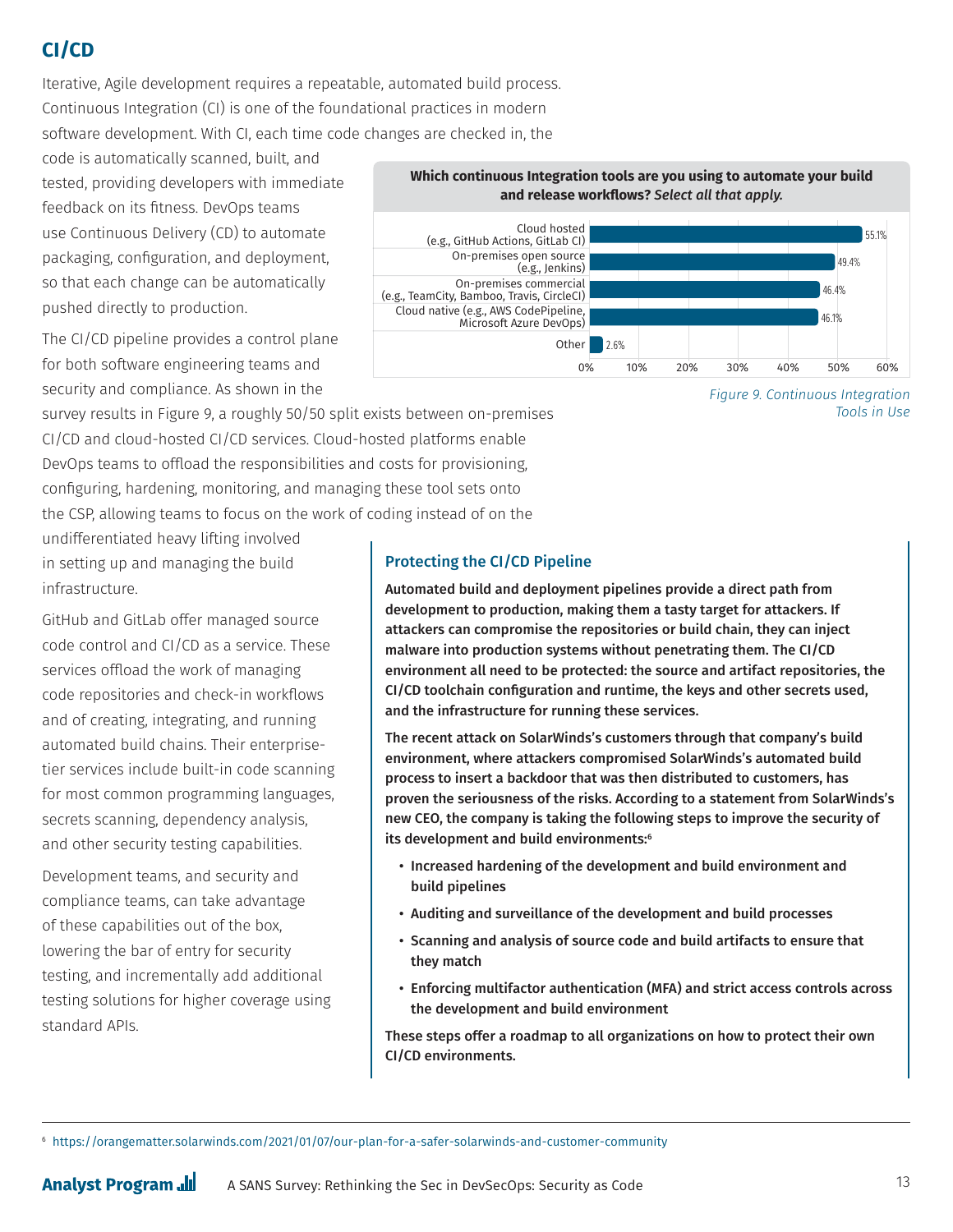Let's now look at speed of delivery from the security perspective.

## **Is Security Keeping Up with the Velocity of Change?**

The faster that engineering and development teams deliver changes, the faster security teams need to identify and assess risks. By comparing the velocity of delivery to the velocity of security testing, as shown in Figure 10, we see that most organizations cannot keep up with the pace of delivery.



Without testing, we leave vulnerabilities undetected. The earlier in the delivery life cycle that we identify vulnerabilities, the easier and cheaper we can fix them (along with a higher likelihood that we will do so)—the whole point of *shifting security left*.

*Figure 10. Velocity of Delivery vs. Velocity of Security Assessment*

## **When Is Security Testing Performed in DevOps?**

As shown in Figure 11, security testing occurs multiple times during the development cycle, from upfront requirements to design, through coding and developer/QA testing workflows, and into the predeployment and deployment stages.

However, fewer than half of organizations (49%) have shifted security reviews into requirements, design, and coding workflows, and 29% still rely on release gate reviews, which cannot keep up with high-velocity CD.



**When do you perform security testing in your build and release pipeline workflow?** 

*Figure 11. When Security Testing Is Done in Development/Deployment*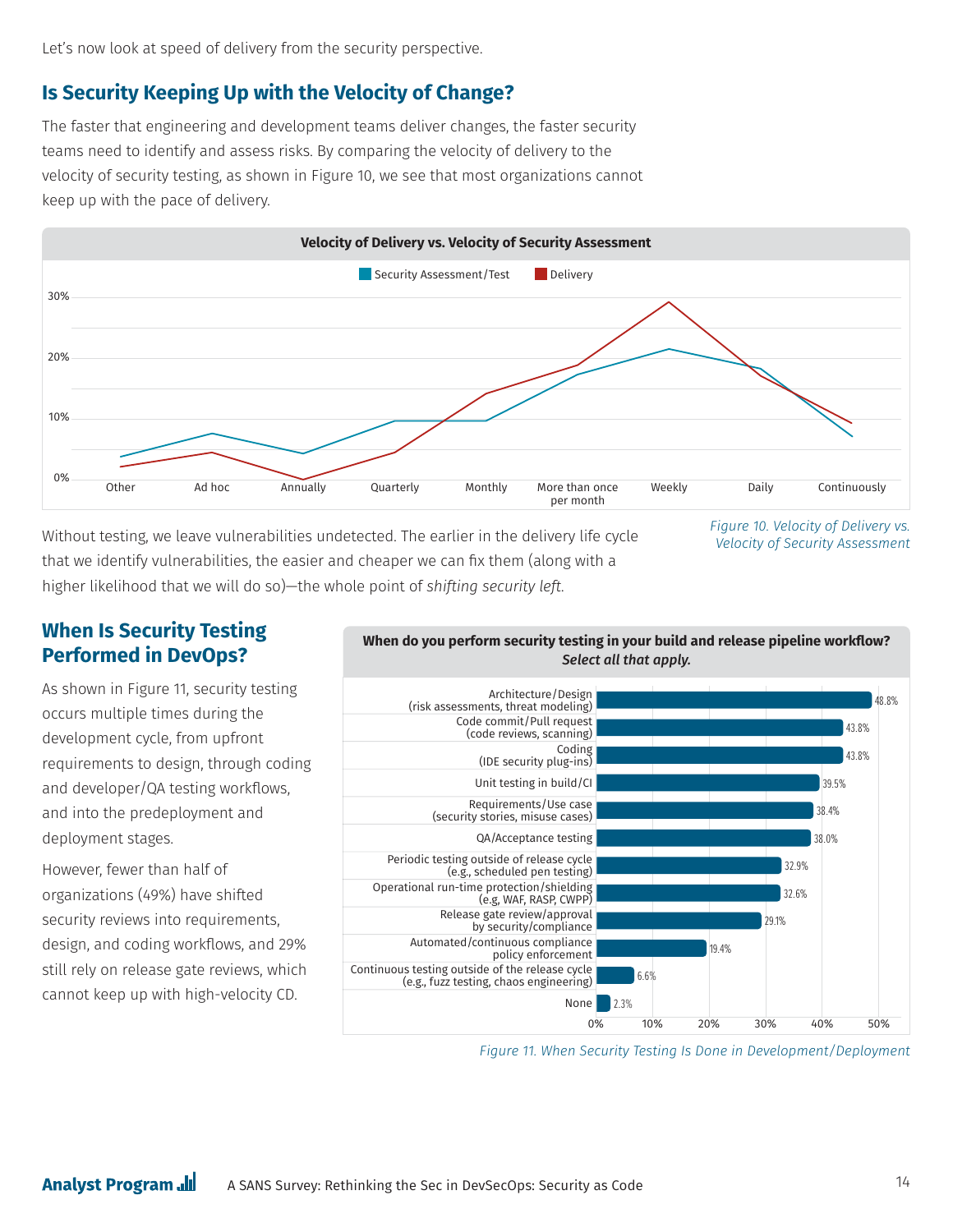## **How Much of Security Testing Is Automated?**

Obviously, because manual reviews and pen testing cannot keep up with continuous changes in highvelocity developments, organizations require some level of automated testing. Test automation enables continuous testing, increasing confidence on each change. Unfortunately, only 29% of respondents indicated that they have automated the majority (75% or more) of their security testing, as shown in Figure 12.

A contributing factor to this is that only 52% of organizations automate testing of any kind. Before DevOps teams will accept automated security testing, organizations need testing discipline, automated test infrastructure, and pipeline workflows in place.

Test coverage determines your level of confidence in a team's ability to quicky and safely make changes, including rolling out patches. Tracking test coverage also highlights risks associated with areas in code that cannot be trusted as correct.

**What percentage of security testing is automated?**



*Figure 12. Automation of Security Testing*

#### Hijacking Developer Testing

As development teams adopt test automation, you can hijack the work that developers are already doing, the tests that they are already writing, for security purposes. For example, unit tests are automated tests written by developers to exercise code logic, which generally make up most of the tests in an automated test suite. These tests can play an important role in security testing. Ensure that you have good coverage for security-critical code, including authentication, encryption, logging, and especially access control/ permissions (which is driven by business logic and organizational structure). Also, encourage developers to get off the happy path<sup>7</sup> and write negative tests (tests that should always fail) to exercise error/exception handling code. Doing so makes the code more robust and better protected from attackers.

#### **TAKEAWAY**

Lack of automation is a key reason that security does not keep up with the pace of delivery. Automation needs commitment from development/engineering teams and their managers. Such commitment proves easier with modern CI/CD platforms that include some security testing capabilities and that make it easy to add more testing.

Some of the different test techniques and tools also build on each other:

- **Dynamic Application Security Testing (DAST)**—We can run testing as a separate testing stage (inside or outside of the build pipeline) or by proxying automated functional tests (e.g., Selenium WebDriver test suites) through an attack scanner to include passive and dynamic scanning of web interfaces. The coverage of these tests relies on the functional tests (and the amount of time we allow the tests to run).
- **Interactive Application Security Testing (IAST)—Results also depend on the** coverage of the automated test suite to catch security vulnerabilities, by analyzing code paths while we exercise the code.

<sup>7</sup> <https://resources.sei.cmu.edu/library/asset-view.cfm?assetid=29002>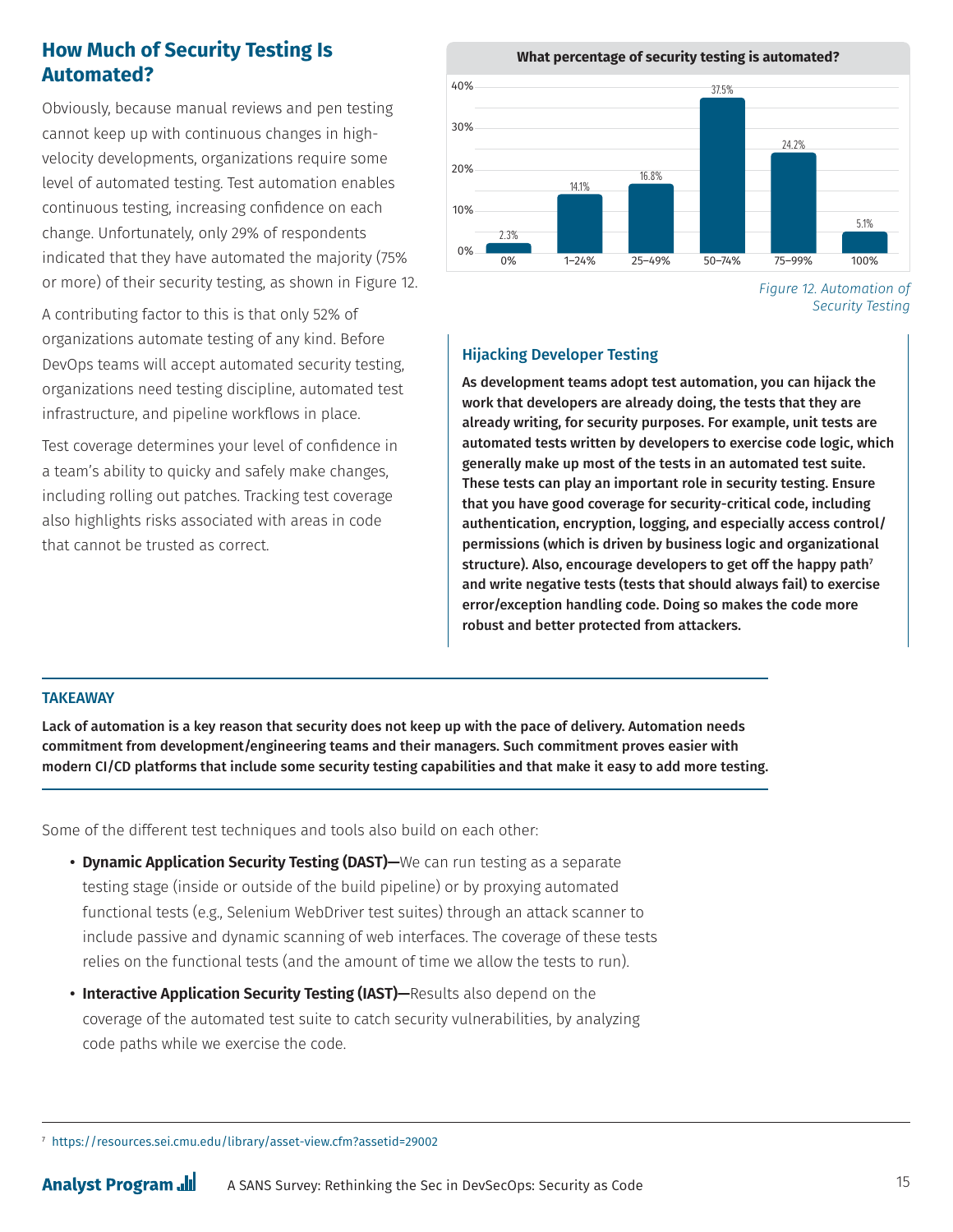The type and success of testing techniques and tools depends on who holds responsibility for security testing:

- **Development teams—**Static Application Security Testing (SAST) and SCA code scanners (and container scanners) prove a natural fit provided that the tools are fast and accurate. Automated unit testing is also a developer responsibility, although security teams can help by identifying areas of code that need coverage and by writing negative tests.
- **Security teams—**DAST and fuzz testing prove popular with security professionals, who tend to think more like pen testers and less like developers.

This leaves testing technology like IAST in an awkward, in-between situation—one reason why IAST represents a niche solution. Implementing IAST requires a higher level of maturity on the part of DevOps teams. It also calls for cooperation between development, operations, and security to set up the runtime, manage the tests, and own the results.

## **Who Is Responsible for Security Testing?**

Who owns writing the tests, running them, and keeping them up to date within most organizations? Have organizations shifted responsibility for testing left onto DevOps teams, or do they still silo testing in the security team or outsource it to security consultants or bug bounty testers? As shown in Figure 13, in most organizations the security team—whether an internal security team (58%) or external security consultants (42%)—still owns the responsibility for





security testing. Even with increasing automation, however, these small teams cannot keep up with the increased speed of delivery.



#### **TAKEAWAY**

The key to scaling security testing is to shift this work to development or DevOps teams. However, only 36% of organizations have done this. The more that security teams understand the code, and the build and delivery processes and technologies, the more they can help DevOps teams take ownership for testing their own code.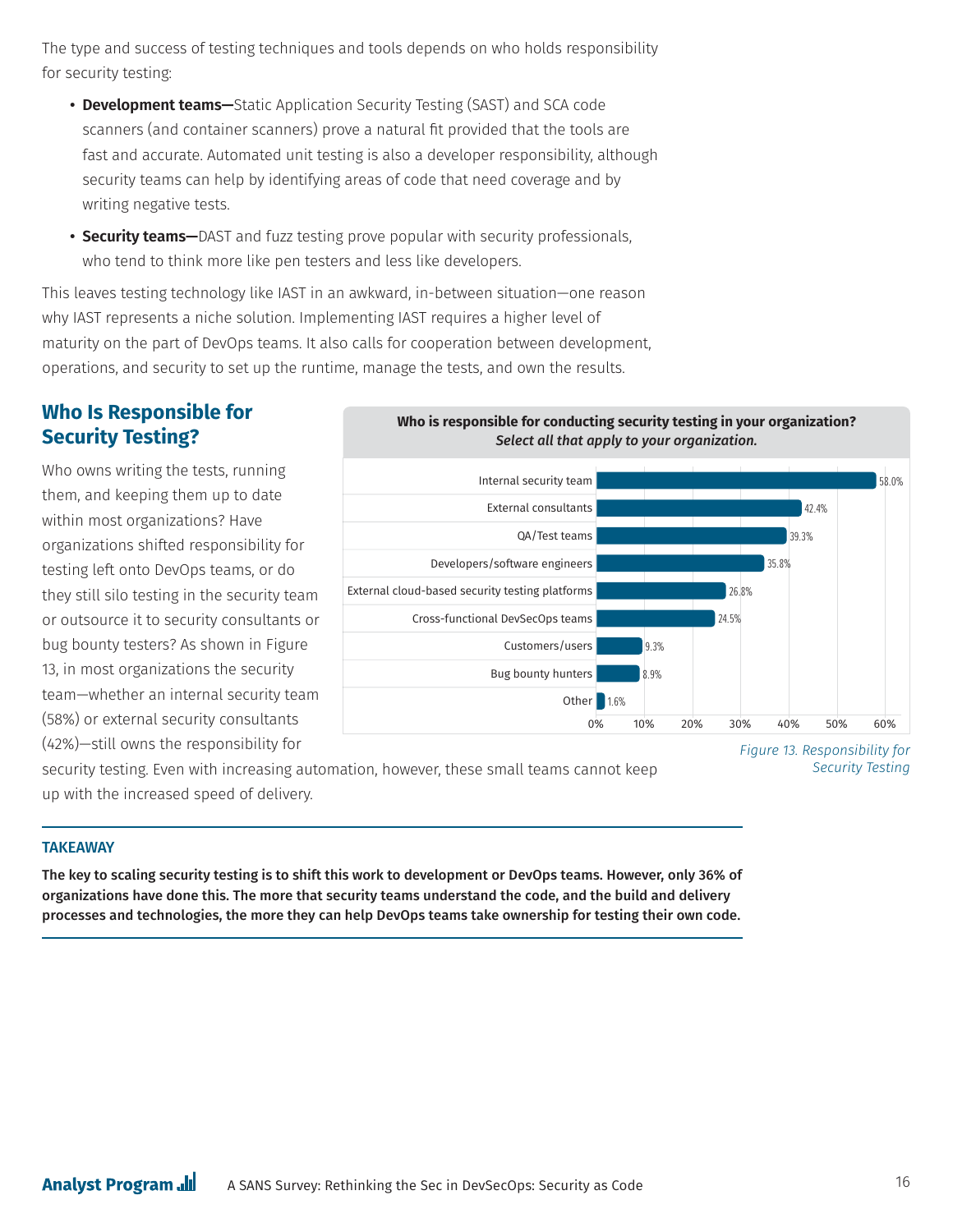## **Compliance as Code**

Just as security is moving to code, so is compliance. Instead of following paper checklists and enduring manual audits, organizations are taking advantage of configuration in code, automated build and deployment pipelines, and automated testing to reduce the time and cost required for compliance reviews and audits, while at the same time providing a higher level of compliance assurance. DevOps teams can demonstrate their staying continuously onside of compliance, automatically checking and enforcing policies on every change. See Figure 14.

**What percentage of compliance policies are checked/enforced automatically?** 31.5%



*Figure 14. Percentage of Compliance Policies Enforced Automatically*

Surprisingly, more than half of organizations (62%) automatically enforce 50% or greater of their compliance policies, taking advantage of their investments in automation to perform continuous compliance.

Moving compliance into code means that DevOps teams can have more direct ownership of compliance responsibilities. Rather than reading through generic guidelines and responding to auditor requests, developers can add tests and asserts into their build pipelines and can take

advantage of the built-in audit trails in version control and CI/CD to provide compliance evidence. This turns bureaucratic overhead into concrete, straightforward coding work.

Speed remains an important factor in security testing, and its criticality is even higher when it comes to resolving vulnerabilities and other security problems when found in production.

## **Is Vulnerability Remediation Keeping Up?**

When teams find serious vulnerabilities, they need to respond and patch quickly to close the *window of exposure*. As Figure 15 shows, 71% of respondents said they patch or remediate critical vulnerabilities within 30 days (a common cutoff for regulatory compliance).

#### Compliance in Code Tooling

In addition to the tests and automated build infrastructure that DevOps teams already work with, special-purpose tools make it easy to express compliance requirements and policies into code, at a level of abstraction that both developers and auditors can understand. Developers and auditors can write asserts, or *guardrails*. They can add these concrete pass/fail checks to build and delivery pipelines, with metadata that tie the tests back to specific policies or compliance standards, making them traceable for auditors.

Organizations now have expanding choices of high-level toolsets for authoring compliance tests. Using open source tools like AWS CloudFormation Guard, Chef InSpec, Conftest, Dev-sec.io, or Terraform Compliance, developers can write simple tests, and walk auditors through the code and the automated test results, to prove that they follow policies consistently and continuously.



**On average, how long does it take for your organization to patch/resolve critical security risks/vulnerabilities for** 

*Figure 15. Time to Fix and Patch Critical Vulnerabilities*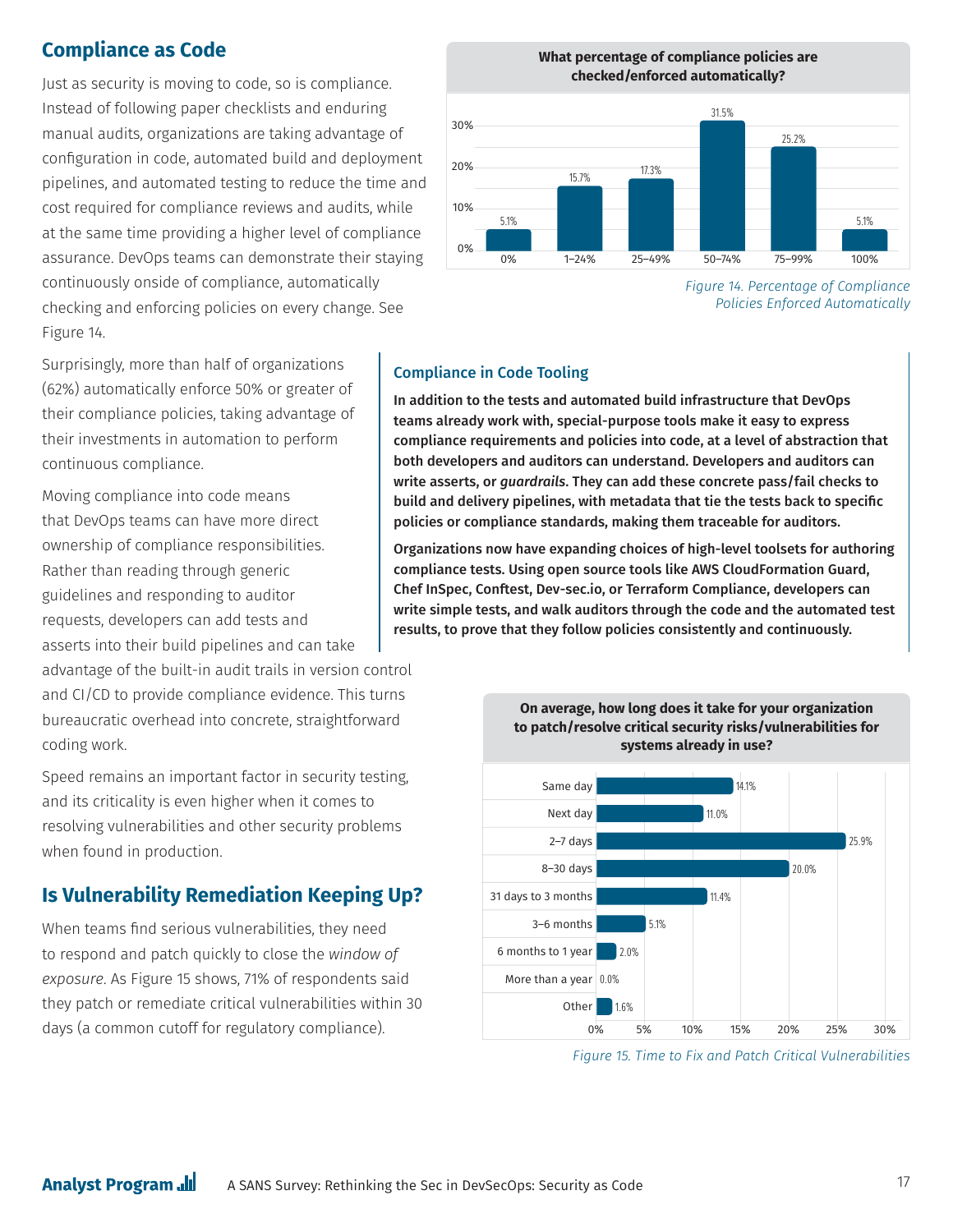In the same way that development teams have become more agile and much faster, however, so have attackers. A 30-day patching cycle that was state of the art 20 years ago is not good enough today. Attackers exploit critical vulnerabilities within days and even hours of a vulnerability becoming known.8 Only half (51%) of organizations patch or remediate critical security risks within a week of identifying the risk.

#### **TAKEAWAY**

To outrace attackers, organizations need to take advantage of the high-velocity delivery capabilities of modern Agile development and DevOps teams, infrastructure in code, automated builds, and CI/CD pipelines to patch code and infrastructure faster and with high confidence. Teams must also take advantage of visibility into code repos and configuration, and continuous vulnerability scanning at multiple levels, including SCA for open source dependencies, container and image scanning, scanning applications and configuration code, and cloud security posture management (CSPM), to catch vulnerabilities as early as possible.

Organizations should use virtual shielding—that is, use runtime protection solutions such as a web application firewall (WAF), nextgeneration WAF (NGWAF), RASP, CSPM, or CWPP service—to help minimize the risk of exploits, especially those organizations that cannot keep up with vulnerability patching.

Vulnerability management plays a vital role in security programs, but Security as Code involves much more.

## **DevSecOps Tools and Practices: What Works?**

Organizations can use a wide range of security tools and practices to understand and manage risks, both early in development and at runtime.9 We asked respondents to identify which tools and techniques they believe are most useful. Table 1 shows the results.

| Table 1. Usefulness of Security Testing Practices/Tools and Position in Development Cycle              |                    |               |                   |                     |
|--------------------------------------------------------------------------------------------------------|--------------------|---------------|-------------------|---------------------|
| <b>Practice/Technique</b>                                                                              | <b>Very Useful</b> | <b>Useful</b> | <b>Not Useful</b> | <b>Total Useful</b> |
| Security training for developers/engineers                                                             | 29.3%              | 53.1%         | 7.8%              | 82.4%               |
| Upfront risk assessments before development starts                                                     | 27.0%              | 54.3%         | 5.1%              | 81.3%               |
| Automated scanning of code for security<br>vulnerabilities and other defects (SAST)                    | 27.7%              | 51.2%         | 10.2%             | 78.9%               |
| Periodic vulnerability scanning                                                                        | 24.2%              | 48.0%         | 15.2%             | 72.3%               |
| Open source/third-party dependency analysis                                                            | 24.6%              | 46.5%         | 13.7%             | 71.1%               |
| Third-party penetration testing                                                                        | 25.0%              | 46.1%         | 13.3%             | 71.1%               |
| Network detection and response (NDR)/<br>network traffic analysis (NTA)                                | 21.9%              | 49.2%         | 11.7%             | 71.1%               |
| Manual code review                                                                                     | 24.6%              | 45.7%         | 18.4%             | 70.3%               |
| Threat modeling, attack surface analysis,<br>or architecture/design reviews                            | 22.3%              | 48.0%         | 12.1%             | 70.3%               |
| Continuous vulnerability scanning                                                                      | 27.0%              | 43.0%         | 11.3%             | 69.9%               |
| <b>WAF</b>                                                                                             | 29.7%              | 39.5%         | 17.6%             | 69.1%               |
| Internal penetration testing                                                                           | 25.8%              | 41.4%         | 13.3%             | 67.2%               |
| Container/image security scanning                                                                      | 25.4%              | 40.6%         | 12.5%             | 66.0%               |
| Compliance reviews or audits by a third party                                                          | 19.5%              | 45.7%         | 17.6%             | 65.2%               |
| <b>NGAF</b>                                                                                            | 23.8%              | 41.0%         | 10.5%             | 64.8%               |
| File integrity monitoring/host-based intrusion<br>detection system (HIDS)                              | 21.5%              | 43.4%         | 13.7%             | 64.8%               |
| Security stories, abuser stories, or evil-user stories<br>to inject security into requirements backlog | 15.2%              | 47.3%         | 12.5%             | 62.5%               |
| <b>DAST</b>                                                                                            | 21.1%              | 40.2%         | 10.9%             | 61.3%               |
| <b>CSPM</b>                                                                                            | 17.6%              | 38.7%         | 10.9%             | 56.3%               |
| Virtual patching                                                                                       | 15.6%              | 40.2%         | 13.7%             | 55.9%               |
| Fuzz testing                                                                                           | 18.8%              | 35.5%         | 11.7%             | 54.3%               |
| <b>IAST</b>                                                                                            | 15.2%              | 38.7%         | 11.7%             | 53.9%               |
| <b>RASP</b>                                                                                            | 16.4%              | 35.9%         | 11.7%             | 52.3%               |
| <b>CWPPs</b>                                                                                           | 15.6%              | 35.9%         | 10.9%             | 51.6%               |
| <b>Bug bounties</b>                                                                                    | 16.0%              | 34.8%         | 14.5%             | 50.8%               |
| Other                                                                                                  | 6.6%               | 12.1%         | 5.1%              | 18.8%               |

 $\rm ^8$  [www.fireeye.com/blog/threat-research/2020/04/time-between-disclosure-patch-release-and-vulnerability-exploitation.html](http://www.fireeye.com/blog/threat-research/2020/04/time-between-disclosure-patch-release-and-vulnerability-exploitation.html)

9 SANS has mapped security practices and open source tools in a secure DevOps toolchain, found at [www.sans.org/security-resources/posters/cloud-security-devsecops-practices/200/download](http://www.sans.org/security-resources/posters/cloud-security-devsecops-practices/200/download)

## **Analyst Program ...**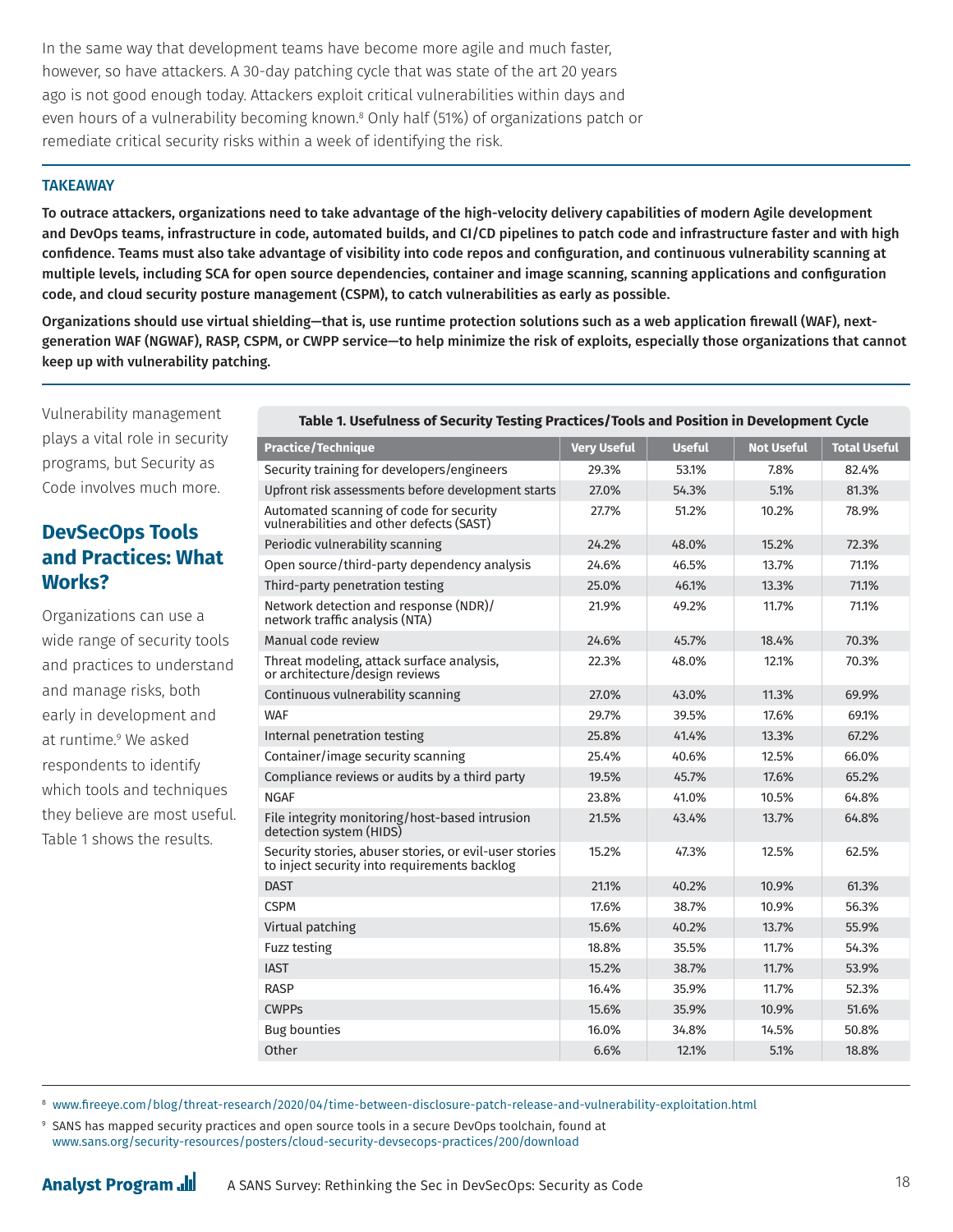Let's look at these practices and techniques as they fit into DevSecOps, in order of ranking:

| <b>Secure Coding Training (82%)</b>             | Training developers/engineers in defensive coding and<br>secure programming concepts, risks, and techniques is key to<br>shifting responsibilities for security early into the design and<br>coding life cycle. Developers also need security training to be<br>effective participants in threat modeling, perform code reviews,<br>understand and accept SAST tools, and so on.                                                                |
|-------------------------------------------------|-------------------------------------------------------------------------------------------------------------------------------------------------------------------------------------------------------------------------------------------------------------------------------------------------------------------------------------------------------------------------------------------------------------------------------------------------|
| <b>Risk Assessments (82%)</b>                   | Lightweight risk assessments identify applications/services that<br>have compliance or security or operational risks early in design/<br>concept stages. Development teams work with security engineers<br>to identify sensitive information, map threat scenarios, and<br>identify data and services that need to be protected. See Mozilla's<br>Rapid Risk Assessment as an example. <sup>10</sup>                                            |
| <b>Static Analysis (SAST) (79%)</b>             | Organizations can perform automated code scanning at multiple<br>points in engineering workflows to catch common coding<br>mistakes and vulnerabilities:                                                                                                                                                                                                                                                                                        |
|                                                 | • High-fidelity, immediate checks in IDE using integrated plug-ins                                                                                                                                                                                                                                                                                                                                                                              |
|                                                 | • Custom rules in precommit hooks (high-level open source<br>frameworks like semgrep and CodeQL make it easier to write<br>your own checks)                                                                                                                                                                                                                                                                                                     |
|                                                 | • High-fidelity, fast, incremental checks in CI (time-bound)                                                                                                                                                                                                                                                                                                                                                                                    |
|                                                 | • Checks for embedded secrets in code and repositories, later<br>in build (e.g., git-secrets, OWASP Sedated, truffleHog)                                                                                                                                                                                                                                                                                                                        |
|                                                 | • Deeper scans of the entire code repo on a regular frequency<br>(e.g., nightly), outside of the build pipeline.                                                                                                                                                                                                                                                                                                                                |
|                                                 | Different engines catch different problems, so you need multiple<br>scanners to get high levels of confidence.                                                                                                                                                                                                                                                                                                                                  |
|                                                 | SAST should prove an easy sell to DevOps teams because it<br>works at a level that they care about and understand. SAST also<br>has a training effect. Over time, developers will change their<br>coding practices in response to tool findings. But to be accepted,<br>the tools must be fast, accurate (focused on problems that<br>developers and engineers will actually fix), and integrated early<br>into coding workflows. <sup>11</sup> |
| <b>Periodic Vulnerability Scanning</b><br>(72%) | Regular, periodic (e.g., monthly) automated vulnerability scans are<br>a fundamental part of vulnerability management programs. Like                                                                                                                                                                                                                                                                                                            |

<sup>10</sup> [https://infosec.mozilla.org/guidelines/risk/rapid\\_risk\\_assessment.html](https://infosec.mozilla.org/guidelines/risk/rapid_risk_assessment.html)

 $^{\rm 11}$  For a good overview of success factors in implementing SAST, see "How Google and Facebook do code analysis," <https://techbeacon.com/devops/how-google-facebook-do-code-analysis>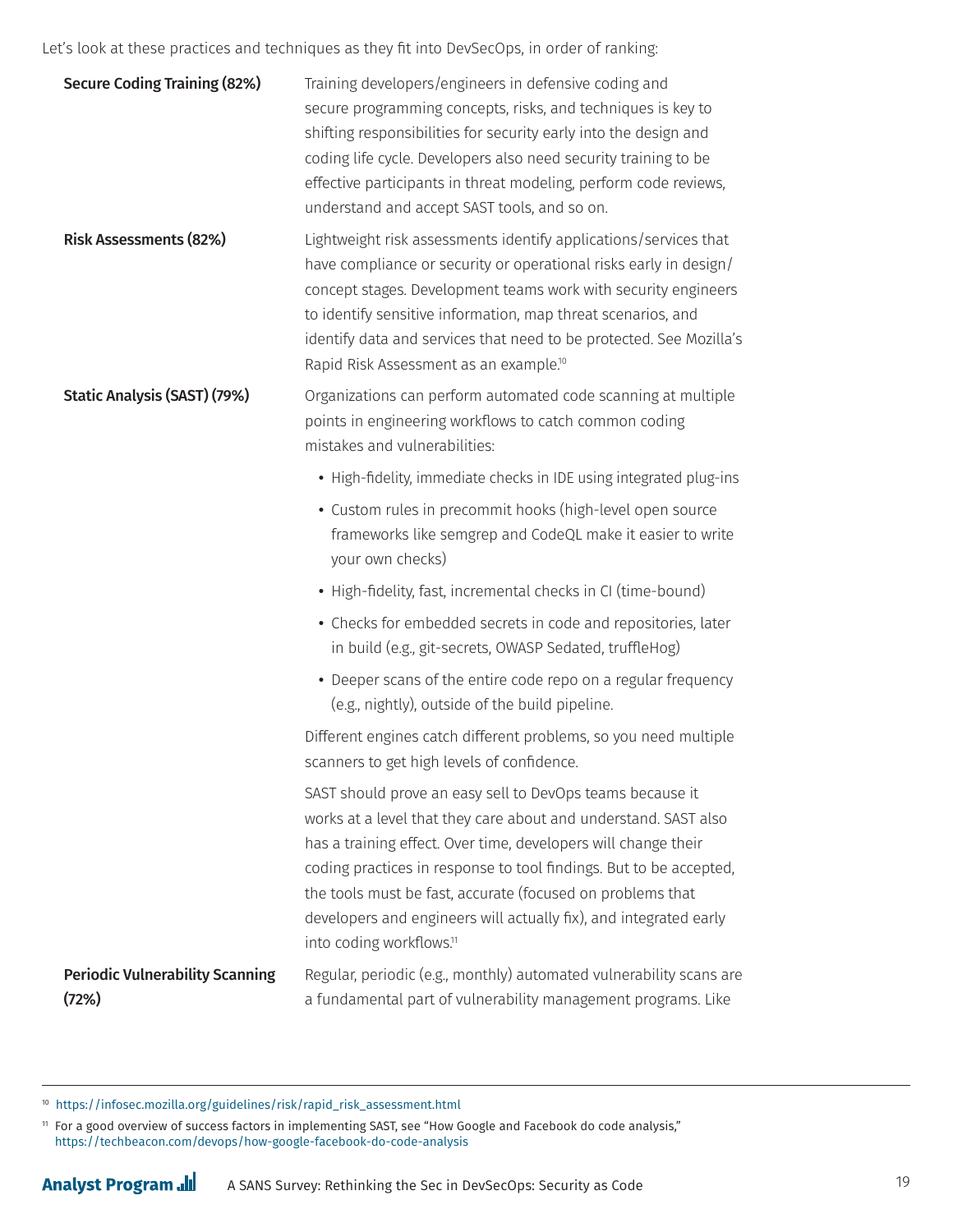| <b>SCA Dependency Analysis</b>                  | other point-in-time assessments, periodic assessments leave a<br>window of exposure open in rapidly changing environments.                                                                                                                                                                                                                                                                                                                                                                                                                                                                                                                 |
|-------------------------------------------------|--------------------------------------------------------------------------------------------------------------------------------------------------------------------------------------------------------------------------------------------------------------------------------------------------------------------------------------------------------------------------------------------------------------------------------------------------------------------------------------------------------------------------------------------------------------------------------------------------------------------------------------------|
| (71%)                                           | Software dependency or SCA tools automatically identify<br>licensing problems and known vulnerabilities in code<br>dependencies (libraries and frameworks). Organizations can<br>perform this scanning as a gating process on pull requests to<br>identify added dependencies, and later during the build process<br>to check for newly reported vulnerabilities.                                                                                                                                                                                                                                                                          |
| <b>Third-Party Penetration</b><br>Testing (71%) | The effectiveness of periodic manual testing by outside experts<br>depends heavily on testers' expertise, their familiarity with the<br>domain and environment, and the time they have available to<br>conduct the tests. Testing is generally done to meet compliance<br>requirements.                                                                                                                                                                                                                                                                                                                                                    |
|                                                 | Point-in-time assessments like this offer limited value in<br>continuously changing, Agile environments, but they are one<br>of the most effective ways to find real security vulnerabilities.<br>Good pen testers find problems that scanners and other tests<br>cannot. Although organizations cannot use penetration tests to<br>verify that a system is secure, they can and should use them as a<br>health check on the state of the secure software development life<br>cycle (SDLC). Teams should swarm on the results, conducting a<br>postmortem review to understand what they missed and improve<br>their training and testing. |
| <b>NDR/NTA (71%)</b>                            | Network detection and response (NDR) and network traffic<br>analysis (NTA) capabilities are important for understanding,<br>managing, and securing east-west network communications in<br>hybrid cloud architectures and container-based microservices.<br>They provide deep visibility into network traffic and use machine<br>learning to identify real-time threats and attacks. Public<br>cloud provider traffic-mirroring services have made it easy to<br>deploy these technologies, as part of a shift right approach to<br>operational security.                                                                                   |
| <b>Manual Code Reviews (70%)</b>                | Lightweight peer code reviews, done through pull requests, have<br>become a common practice in modern software development,<br>but their effectiveness in finding vulnerabilities depends on the<br>reviewers' skills and knowledge, the time they have available,<br>and their priorities. Research at organizations like Microsoft <sup>12</sup> and<br>Google shows that reviewers spend more time on readability                                                                                                                                                                                                                       |

12 [www.cabird.com/pubs/bacchelli2013eoc.pdf](http://www.cabird.com/pubs/bacchelli2013eoc.pdf)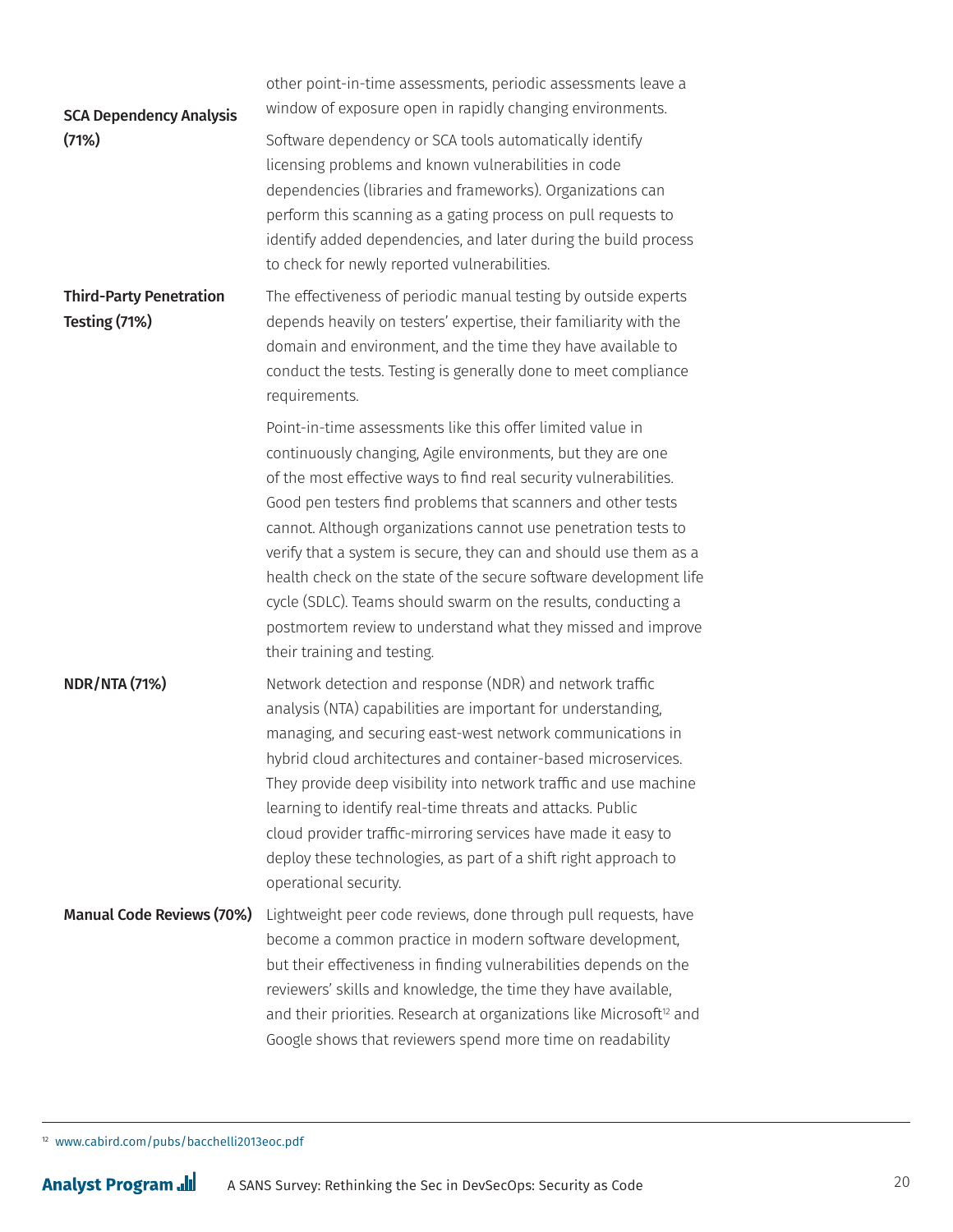|                                                   | and maintainability problems than looking for real defects. While<br>readability is important (difficult-to-read code likely contains more<br>defects and proves more risky to change), reviewers need to be<br>trained to look for more fundamental problems-including training<br>in secure coding and defensive coding. Manual code reviews are<br>more effective when combined with SAST: Automated scans can<br>find subtle problems that reviewers may not be aware of. |
|---------------------------------------------------|-------------------------------------------------------------------------------------------------------------------------------------------------------------------------------------------------------------------------------------------------------------------------------------------------------------------------------------------------------------------------------------------------------------------------------------------------------------------------------|
| <b>Threat Modeling (70%)</b>                      | Threat modeling or design reviews focused on identifying<br>security threats and risks are difficult to implement in iterative,<br>incremental development, where the design is under continuous<br>refinement.                                                                                                                                                                                                                                                               |
| <b>Continuous Vulnerability</b><br>Scanning (70%) | Continuous scanning for changing threats and vulnerabilities<br>allows organizations to rapidly identify new risks and priorities<br>and to track the status and success of patching programs. It<br>involves frequent scanning and incremental analysis of results to<br>surface changes in security posture and risks.                                                                                                                                                      |
| <b>WAF (70%)</b>                                  | A WAF is a plug-in or appliance that filters out specific signatures<br>in HTTP traffic. The major cloud platforms offer native WAF<br>services that provide basic protection against common HTTP<br>attacks and DDoS.                                                                                                                                                                                                                                                        |
| <b>Internal Penetration</b><br>Testing (67%)      | Internal testers are generally more familiar with the domain and<br>environment, but most organizations lack the technical expertise<br>required for effective penetration testing.                                                                                                                                                                                                                                                                                           |
| <b>Container/Image Scanning</b><br>(66%)          | Organizations can and should do static scanning of containers at<br>different points for different threats:13                                                                                                                                                                                                                                                                                                                                                                 |
|                                                   | • Scanning container images or code templates (e.g.,<br>Dockerfiles) for common configuration mistakes and checks<br>against best practices for setup and use of containers (e.g,<br>DockerBench)                                                                                                                                                                                                                                                                             |
|                                                   | • Looking inside container image layers to identify dependencies<br>and to identify known vulnerabilities in this software                                                                                                                                                                                                                                                                                                                                                    |
|                                                   | • Scanning containers in registries for vulnerable images (now<br>provided by most registry services)                                                                                                                                                                                                                                                                                                                                                                         |
| <b>Third-Party Compliance</b><br>Reviews (65%)    | Audits and assessments of control programs such as SOC 2, ISO<br>27001, and PCI are required for regulated industries. In DevOps<br>environments, these assessments present challenges around<br>continuous incremental change, CD, and "you build it, you run it,"<br>which can violate requirements for separation of responsibilities.                                                                                                                                     |

<sup>13</sup> Container scanning at these different points could be included in CWPPs.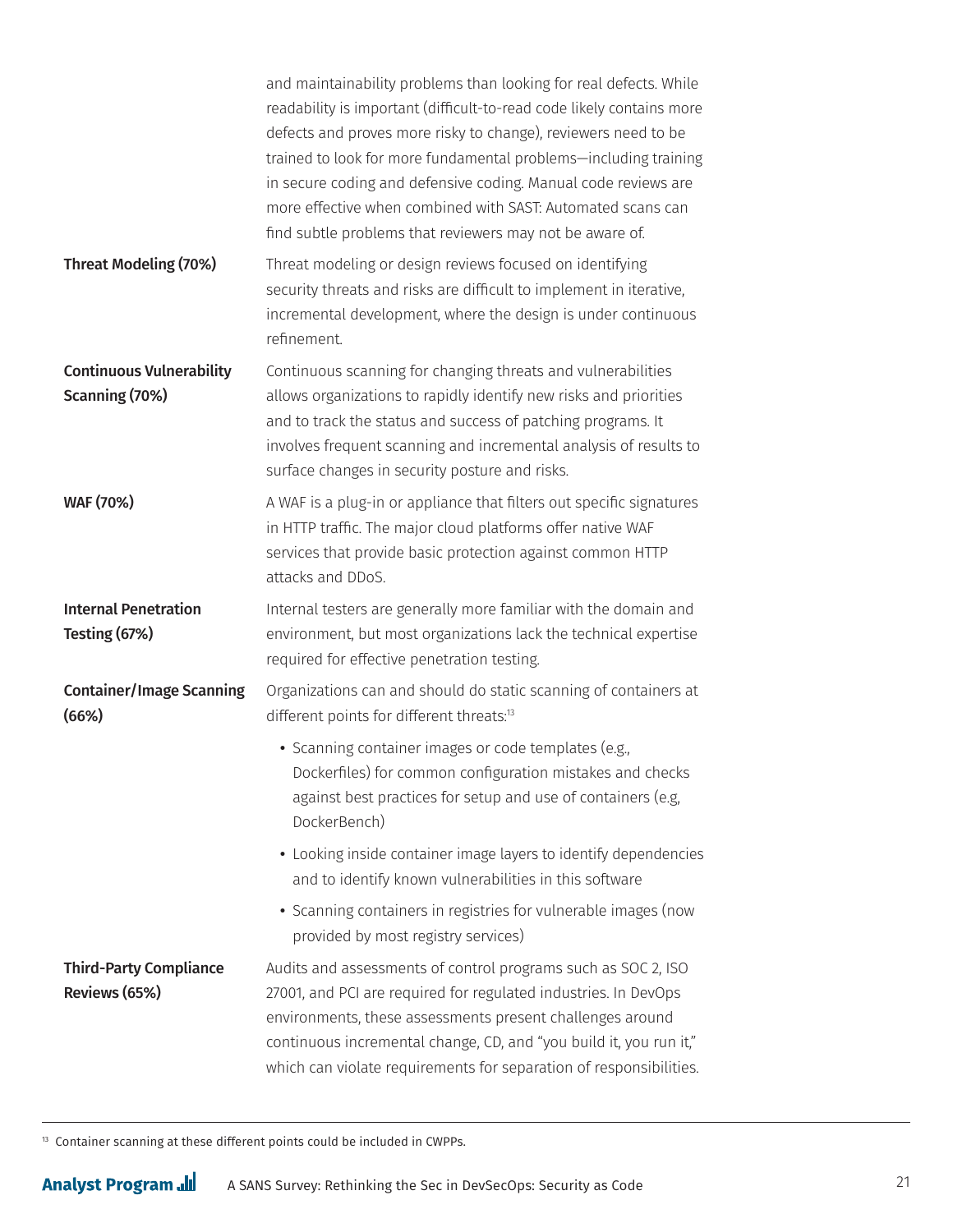| NGAF/NGWAF (65%)              | Next-generation application firewalls provide higher-fidelity,<br>cloud-based runtime protection for web applications/APIs, which<br>consolidates threat information with application context. The boundary<br>between NGWAF and RASP can be blurry.                                                                                                                                                                                                                                                     |
|-------------------------------|----------------------------------------------------------------------------------------------------------------------------------------------------------------------------------------------------------------------------------------------------------------------------------------------------------------------------------------------------------------------------------------------------------------------------------------------------------------------------------------------------------|
| <b>HIDS (65%)</b>             | File integrity monitoring and host-based intrusion detection systems<br>such as Tripwire and OSSEC track changes to files and configuration<br>data. In rapidly changing Agile environments, this results in lots of<br>noise, making it difficult to separate out authorized changes from<br>suspicious activity.                                                                                                                                                                                       |
| <b>Security Stories (63%)</b> | Developers can be asked to identify personas for "bad users" (e.g.,<br>fraudsters, hackers, insider threats) and write requirements (user<br>stories) from a negative perspective, to identify threats to the system<br>or service that need to be protected against. "As a hacker, I want to"<br>A variation of standard Agile practices, this encourages development<br>teams to think outside of functional user stories and to address<br>security requirements and risks in design and development. |
| DAST (61%)                    | Organizations can perform dynamic scanning of web applications/APIs<br>later in the CI/CD pipeline, after the code is built and the system is<br>provisioned for functional testing, integration testing, and acceptance<br>testing. They can proxy these tests through a scanner to automatically<br>execute passive and active vulnerability scans.                                                                                                                                                    |
| <b>CSPM (56%)</b>             | CSPM tools/services automatically scan cloud instances to detect<br>and catch common configuration mistakes and known threats and<br>to enforce security and compliance policies. Open source examples<br>include the following:<br>· Cloud Custodian:<br>https://github.com/cloud-custodian/cloud-custodian                                                                                                                                                                                             |
|                               | • Prowler: https://github.com/toniblyx/prowler                                                                                                                                                                                                                                                                                                                                                                                                                                                           |
|                               | • Cloudsploit: https://github.com/aquasecurity/cloudsploit                                                                                                                                                                                                                                                                                                                                                                                                                                               |
|                               | In any cloud environment, we have too many configuration options<br>and too many compliance and security policies to review manually.                                                                                                                                                                                                                                                                                                                                                                    |
| <b>Virtual Patching (56%)</b> | Virtual patching refers to applying protection in WAFs, RASP, and CWPP<br>at runtime to block known attack signatures as a rapid response<br>to newly discovered vulnerabilities. Organizations can use virtual<br>patching as a temporary stopgap until they can apply and roll out a<br>patch to the software.                                                                                                                                                                                         |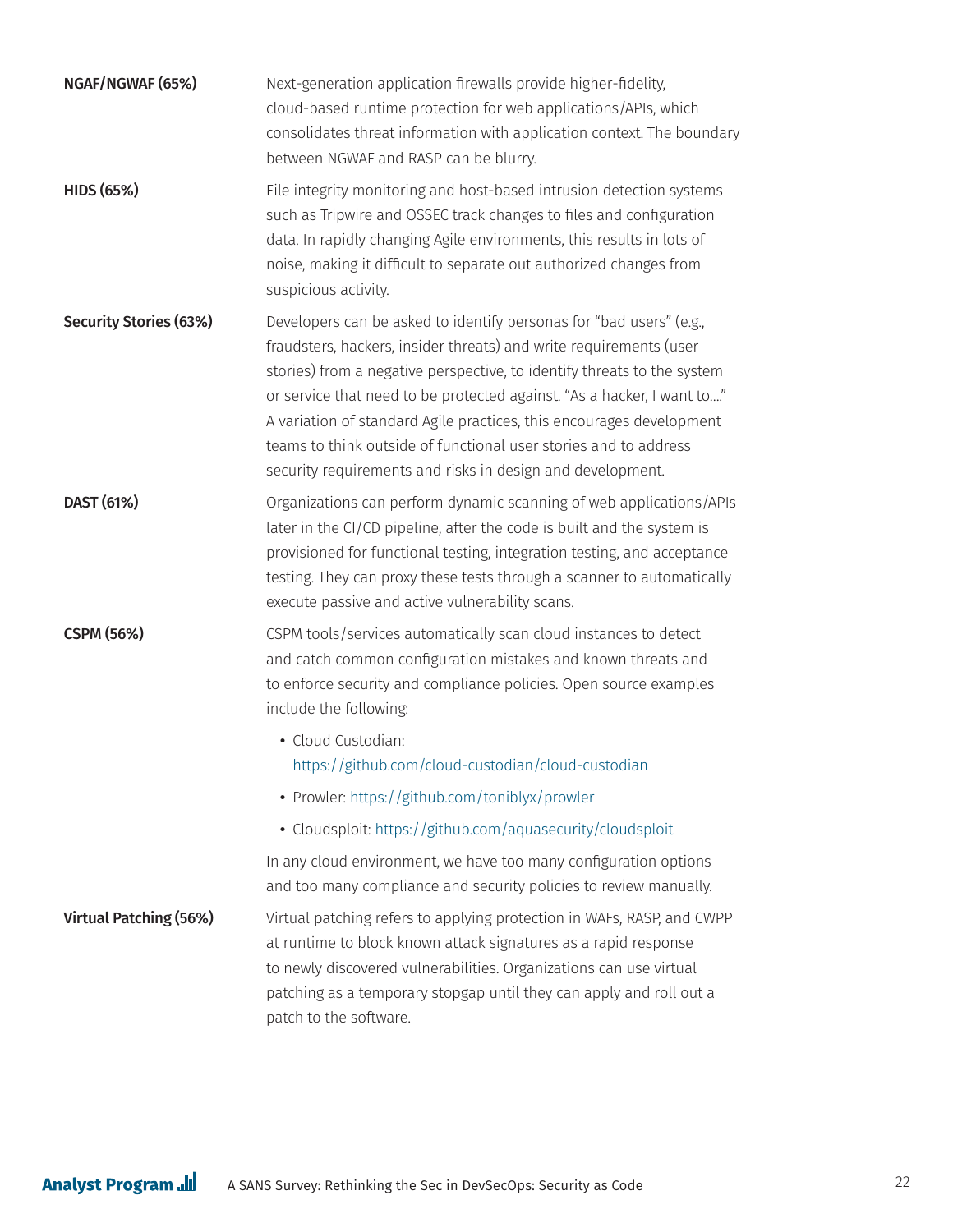| Fuzzing (54%)             | Fuzzing refers to automated negative testing for APIs, file-based<br>applications, and protocols. Security researchers use fuzzing because it<br>can find real vulnerabilities with few false positives. It proves especially<br>useful and important for applications written in memory-unsafe<br>languages like C/C++ (although fuzzing is also available for languages<br>such as Go, Rust, Java, and Python). Fuzzing can be difficult to add into<br>CI/CD, because good fuzzing takes time to set up, run, and interpret<br>the test results. However, modern cloud-based fuzzing services make<br>this easier, using limited test cases in the build pipeline (for example,<br>GitLab now offers fuzzing options) or continuously outside of CI/CD. |
|---------------------------|------------------------------------------------------------------------------------------------------------------------------------------------------------------------------------------------------------------------------------------------------------------------------------------------------------------------------------------------------------------------------------------------------------------------------------------------------------------------------------------------------------------------------------------------------------------------------------------------------------------------------------------------------------------------------------------------------------------------------------------------------------|
| <b>IAST (54%)</b>         | IAST instruments the application runtime and detects application<br>vulnerabilities as the system or service runs. This passive testing<br>technique depends on other tests (e.g., functional tests) to exercise<br>the code.                                                                                                                                                                                                                                                                                                                                                                                                                                                                                                                              |
| <b>RASP (54%)</b>         | RASP instruments the application runtime (e.g., JVM or .NET CLR)<br>to provide operational visibility into attacks and to defend against<br>common application security attacks and language/framework-specific<br>vulnerabilities. RASP adds some runtime overhead and operational<br>complexity in return for runtime protection.                                                                                                                                                                                                                                                                                                                                                                                                                        |
| <b>CWPP (52%)</b>         | CWPPs provide runtime protection for containers and cloud instances.<br>This broad technology category covers services that offer different<br>levels and types of runtime shielding, including network segmentation,<br>system integrity protection, application control/whitelisting, behavioral<br>monitoring, host-based intrusion prevention, and optional anti-<br>malware protection. Open source examples include the following:<br>• Falco for runtime security: https://github.com/falcosecurity/falco                                                                                                                                                                                                                                           |
|                           | • Open source sysdig for troubleshooting and incident response:<br>https://github.com/draios/sysdig                                                                                                                                                                                                                                                                                                                                                                                                                                                                                                                                                                                                                                                        |
| <b>Bug Bounties (51%)</b> | In these wider-scale programs, organizations invited outside white<br>hat testers (security researchers, ethical hackers) to continuously test<br>systems and report vulnerabilities, on a reward basis. Bug bounty<br>programs at organizations like Google, Apple, Microsoft, and Facebook<br>attract a lot of attention, but they also require a lot of work to set up<br>and manage.                                                                                                                                                                                                                                                                                                                                                                   |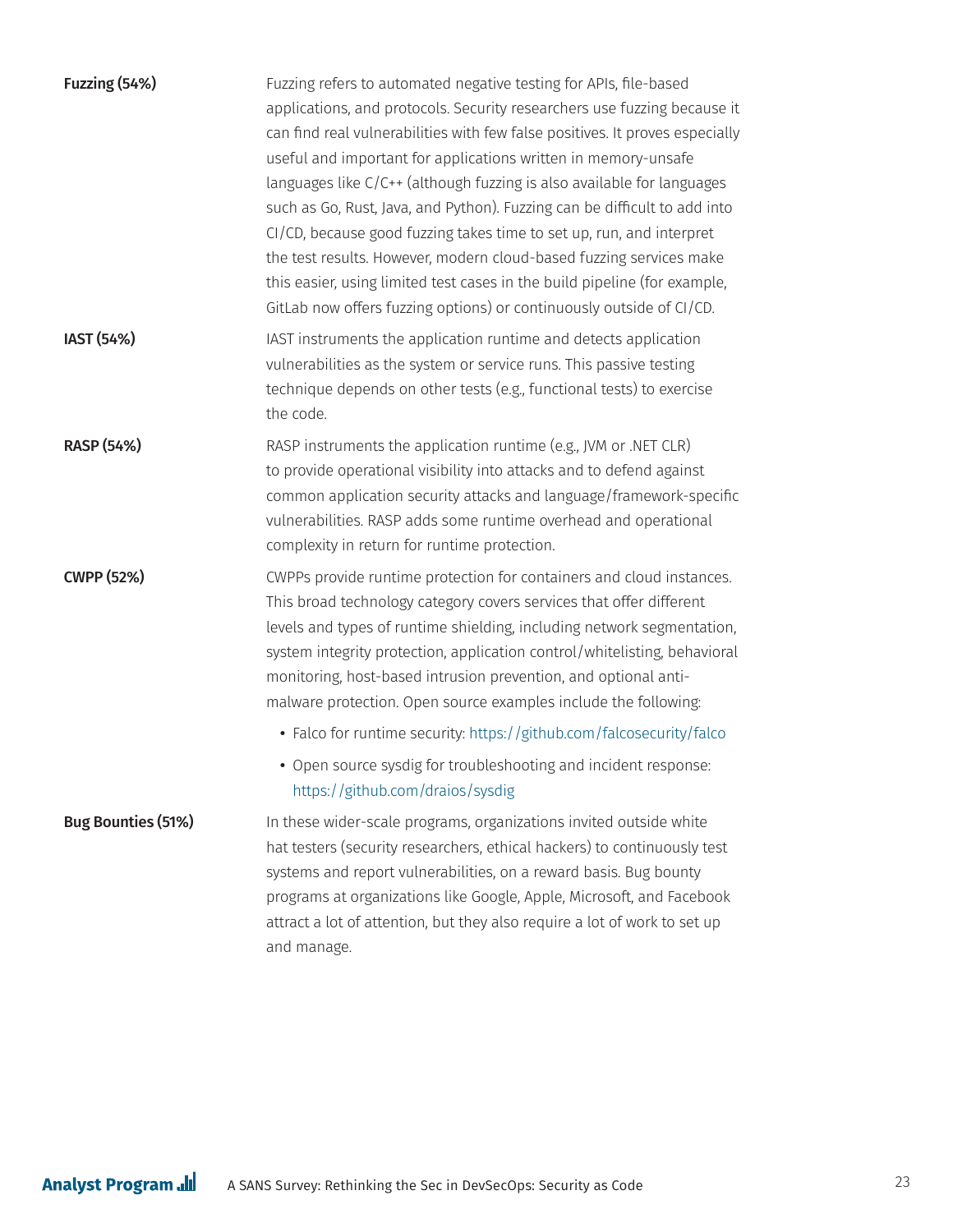# **Keys to DevSecOps Success**

Finally, we want to look at the key drivers, the enablers and barriers to success, of DevSecOps programs and how to measure a program's success and risks.

#### **KPIs**

Measurement and feedback loops, using data to drive decisions, represent a fundamental part of DevSecOps. See Figure 16.

DevSecOps programs have two broad categories of metrics:

**• Vulnerability management—**The number of open vulnerabilities, how long they stay open, where vulnerabilities are found (early in development and build, or later), false positive rates, how long it takes to detect vulnerabilities, and how much it costs to fix them. Organizations rely on these metrics to understand security risks and trends.

**• DevOps delivery—**How often builds are delayed or fail due to security vulnerabilities,

automated test coverage, and change lead time for delivery. These metrics can help the organization to understand the costs of their security program and how to address security risks in DevOps.

Organizations still have a long way to go in implementing comprehensive metrics programs. Only half (52%) use basic vulnerability measurements to understand and manage risks. Roughly a third of respondents collect and use data on delivery (false positives, delays, and failures).

#### **TAKEAWAY**

Optimizing DevOps efficiency and velocity not only reduces IT costs and improves an organization's agility, it also helps improve the organization's security posture:

- 3 **Change lead time/cycle time—**The speed at which teams deliver changes is the heartbeat of DevOps. It also determines the organization's ability to push out security patches.
- 3 **Build time delays caused by security testing and number of builds failed due to vulnerabilities found—** Organizations can use these to improve the effectiveness of security controls added to delivery (to find vulnerabilities early) without degrading the team's velocity of delivery.
- 3 **False positive rates of reported vulnerabilities—**This important measure of efficiency improves the fidelity of scanning and reporting, minimizing noise, which allows security and DevOps teams to focus on real risks.
- 3 **Automated test coverage—**This involves identifying how much automated tests in the build pipeline protect the code base (or not). As discussed earlier, this metric helps you understand where your blind spots are in testing and compliance. Test coverage also determines the organization's confidence in its ability to roll out patches successfully and how challenging it will be to add security testing into build and delivery pipelines.





*Figure 16. KPIs in Use to Measure DevSecOps*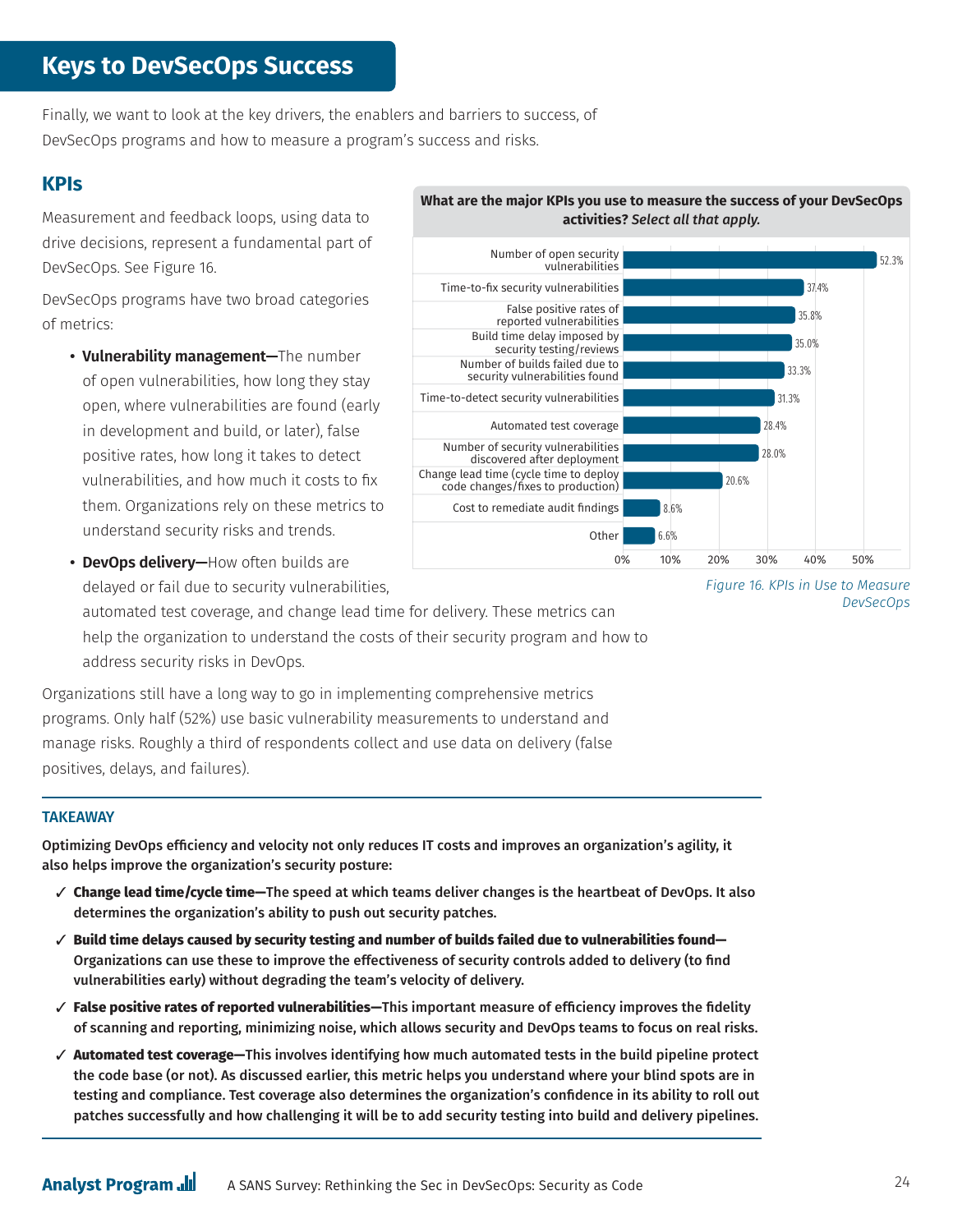The success of DevSecOps programs involves both technical and organizational factors. See Figure 17.

While tools could be faster and more accurate and easier to use, technology (that is, the capabilities and speed of tools and the capabilities of cloud service providers) does not hold organizations back. As shown in Figure 17, the major challenges to implementing DevSecOps successfully continue to be organizational: siloed specialties, insufficient funding for security programs, shortage of skills, continuously changing priorities and requirements, and lack of buy-in from the different stakeholders.

#### **What do you consider the top five factors that have contributed to your security program's success?**

48.8%

50.0%











Management commitment and organizational changes also serve as key drivers to success (see Figure 18). Improving communications across organizational silos, securing management buy-in and buy-in from developers and engineers, and sharing goals and KPIs across teams, are all key nontechnical success factors.

Success starts with training developers and engineers in security concepts and secure coding. This needs buy-in from management and developers, and improved communications across specialties, before you can get to the heavy-lifting work: integrating automated testing into build chains, automating builds, and enforcing security and compliance policies in code.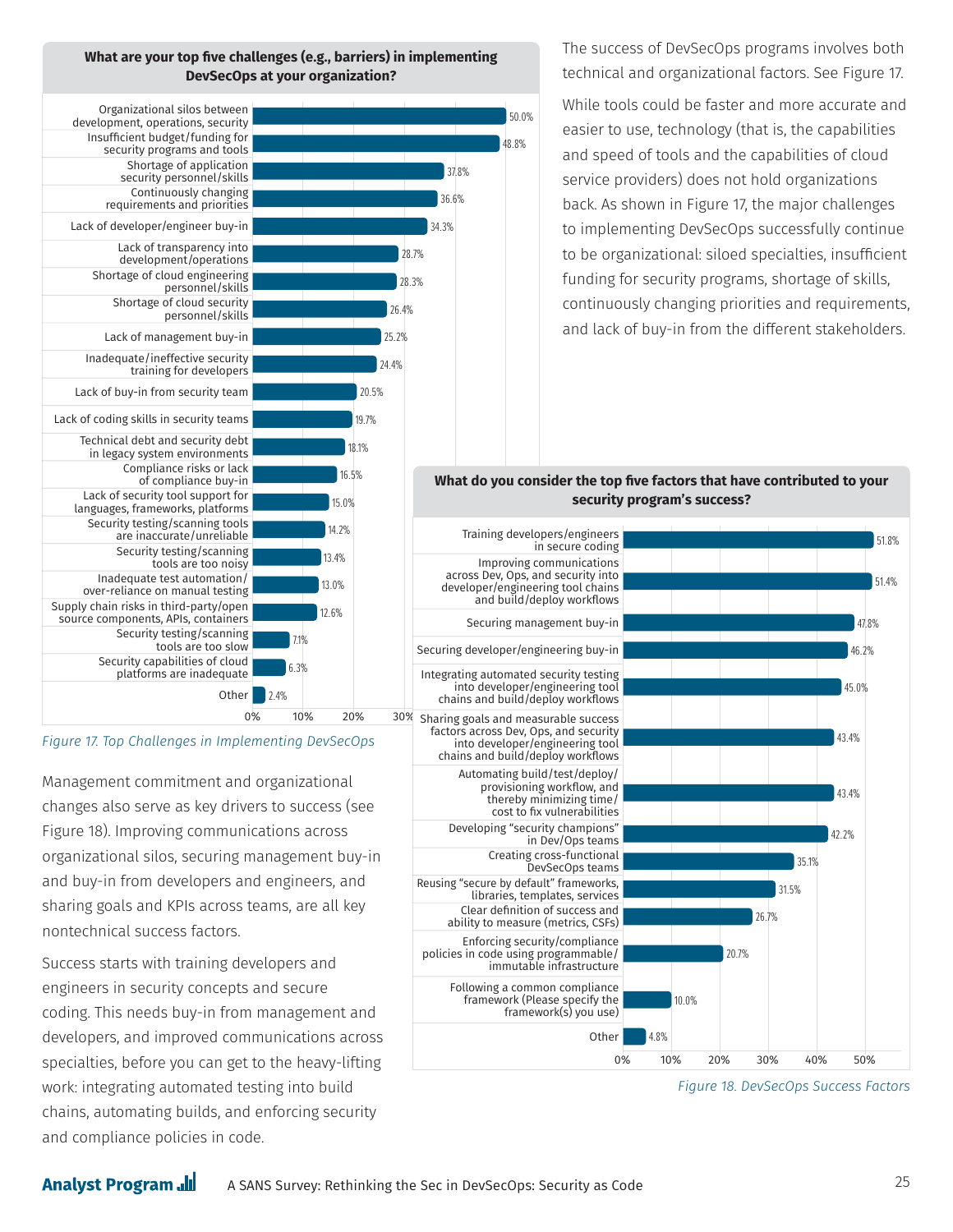Security as Code consists of three parts:

- **Security in coding—**Application security practices and techniques to secure the SDLC, training developers on secure coding practices, building secure by default frameworks and libraries, and integrating security checks inside the workflow and build pipelines
- **Coding in security—**Understanding the SDLC workflows and tools and how to use them for security and compliance purposes, moving from guidelines and checklists to guardrails and automated tests; as security teams mature, leveraging version control and CI/CD to deploy detection, alerting, and response solutions
- **Securing the code—**Treating the code repos and build and test toolchains and infrastructure as part of the organization's attack surface; securing the code and toolchains and infrastructure from end to end; getting visibility and control over what code is changing and who can change it

Code becomes the common language and currency between dev, ops, security, and compliance. It brings together these different specialties, enabling collaboration and improving transparency.

With Security as Code, training requirements change. We have focused on addressing developer skill gaps around security. Now we need to address coding skill gaps for security specialists.

#### Fundamentals of Security as Code

Moving security into code involves a significant learning curve. Security engineers need to understand a long and constantly changing list of things, including multiple cloud service platform services and APIs, containers and VMs, serverless architectures, templating languages, and scanning tools.

However, to work with developers and engineers, and to move security into code, you need to start with understanding the mechanics of modern software development, including version control concepts, branching and merging, Git workflows, automated build pipelines, and CI and CD. This process offers a key opportunity to work with developers—to learn and to build bridges.

An ongoing transformation of software development and operations engineering focuses on speed, iteration, and confidence. The same transformation needs to occur for security: achieving speed and agility through coding and automation; becoming more iterative, risk based, and pragmatic; and continuously learning and adapting.

Putting security into code allows organizations to accelerate and scale. Organizations can reuse policies and controls across services and teams (and even outside of the organization). The communities built up around open source toolsets like semgrep, CodeQL, and Open Policy Agent attest to their success.

To achieve this, security teams need to collaborate with developers and operations engineers and share their tools and practices. Security engineers need to learn to think and work like developers and apply the same Agile, incremental methods to continuously improve the security program. Organizations must recognize and reconcile this fundamental tension between agility and control.

With Security as Code, organizations face enormous challenges but will also benefit from the associated potential to accelerate, learn, and scale.